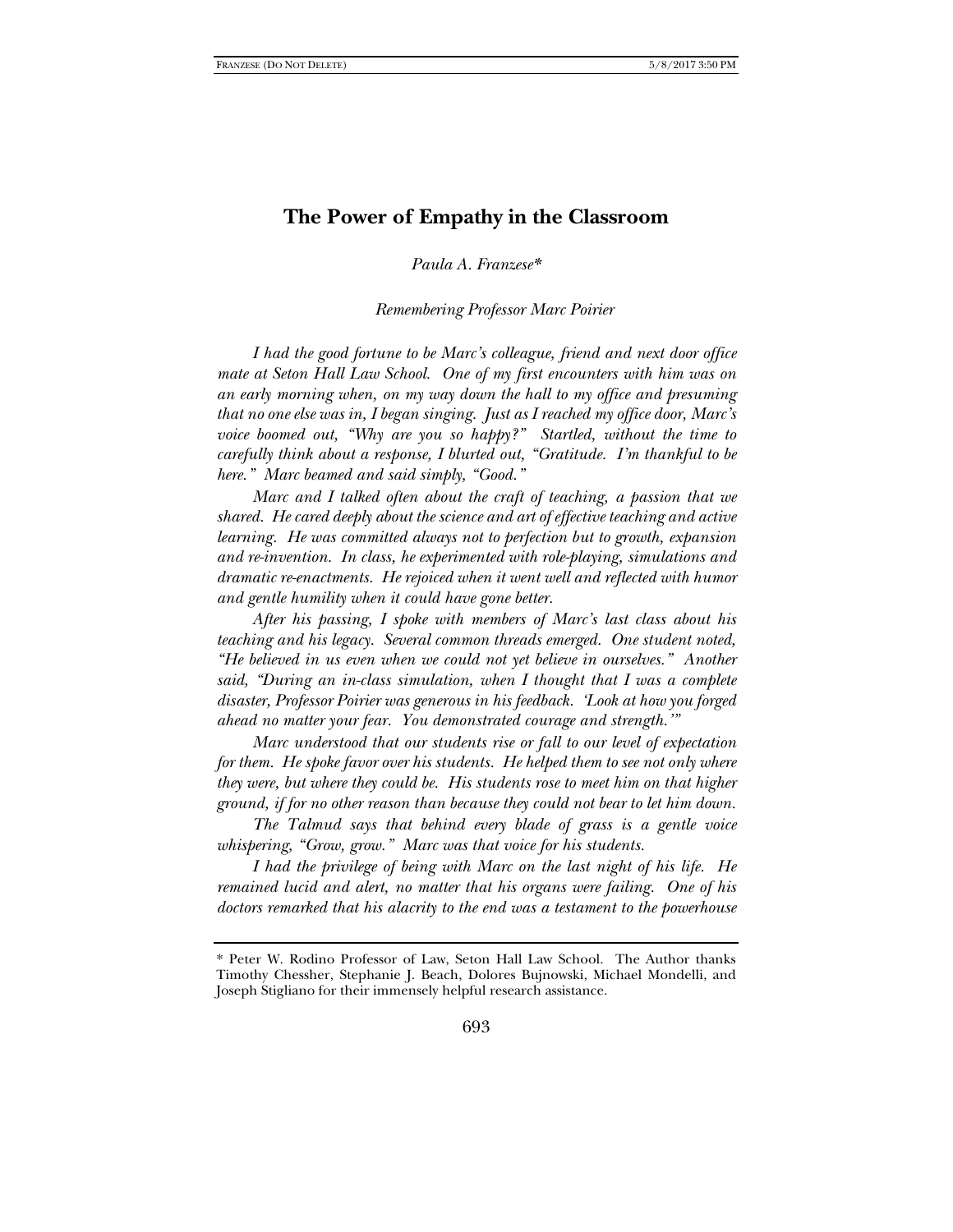*of his intellect. As it became plainer that matters had taken a turn for the worse, I said to Marc, "We need you. You are a statesman, a leader, a visionary. Your students adore you. Your colleagues cherish you. You are a king." Marc asked for a pen and the nearby pad of paper. On it he wrote, "How long do I get to be king?" In that simple yet profound question, Marc the teacher shared one last lesson.* 

| B. Empathy Tempers "the Epidemic of Facelessness" 702   |
|---------------------------------------------------------|
| Putting Empathic Pathways to Work in<br>the<br>C.       |
|                                                         |
| D. Teaching with Empathy: the Three Questions for the   |
|                                                         |
| 1. What am I leading with as I enter the classroom? 707 |
| 2. Putting myself in my students' shoes (empathy's      |
| cornerstone), with the eyes of a beginner, what         |
| would it take for me to understand this material        |
| and, from that platform, how can I prepare for class    |
| and then present the subject matter to access           |
|                                                         |
| 3. By the end of class/the week/the semester, what do   |
| I want my students to have learned, what have they      |
| actually learned, and how can I facilitate and help     |
| them to effectively process and retain that learning?   |
|                                                         |
|                                                         |
|                                                         |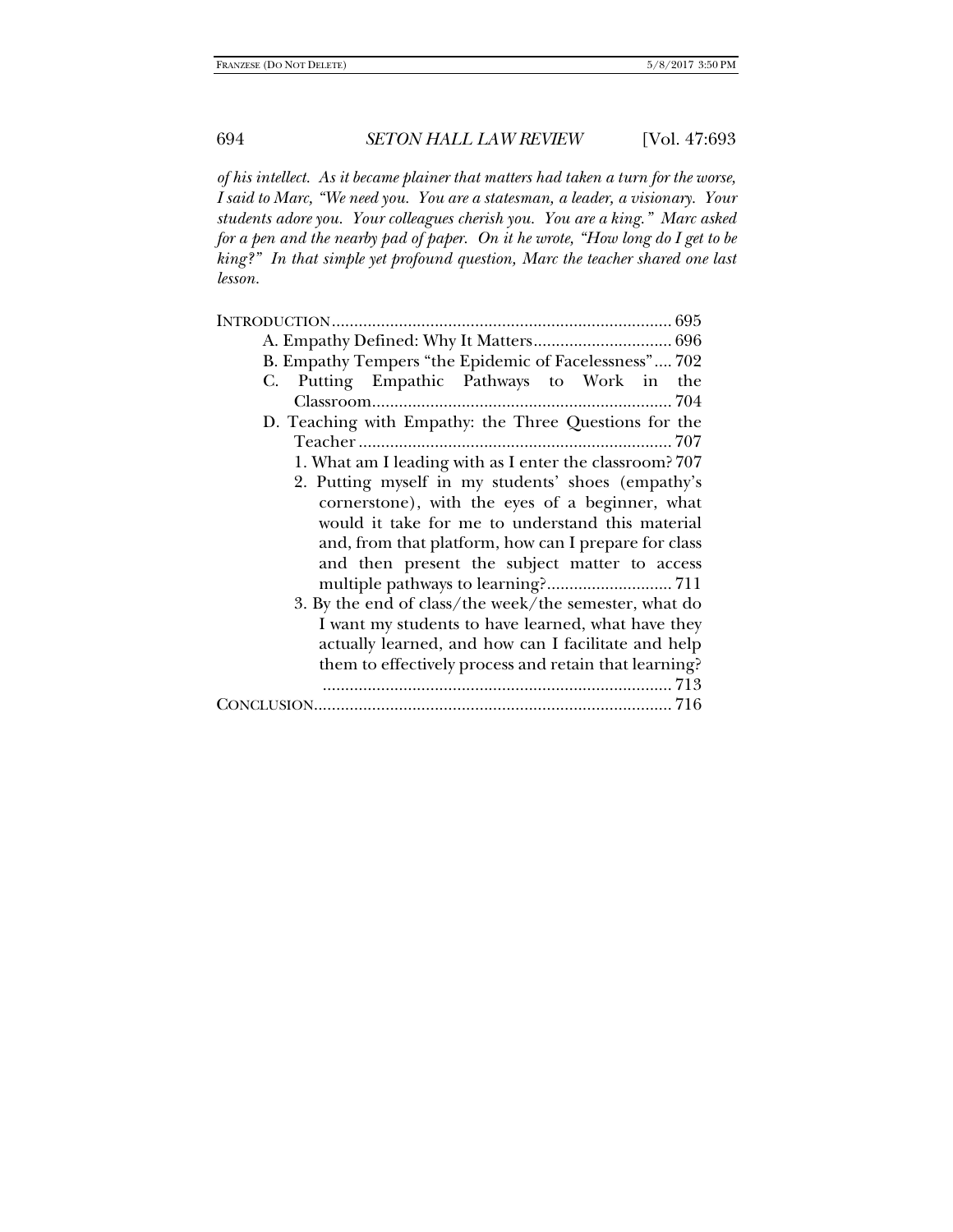**INTRODUCTION** 

*There are these two young fish swimming along, and they happen to meet an older fish swimming the other way, who nods at them and says, 'Morning, boys, how's the water?' And the two young fish swim on for a bit, and then eventually one of them looks over at the other and goes, 'What's water?' This is Water – David Foster Wallace*<sup>1</sup>

When we teach, this is water: the students seated before us. Yet, we seldom take the time and set the intention to see, really see, the people in our classes. Whether distracted by where we are headed next, what just occurred, whether a given question has taken us off track or how much more we need to cover, we rarely pause to see what needs to be seen. This Article asks that we cultivate the presence of mind to see and to acknowledge, in each and every class that we teach, what we are swimming in. This is water: the student always seated alone at the fringe of the classroom who never participates, another in the third row whose mom just had a stroke, yet another in the second row who is worried that he may be drinking too much and still another in the fourth row who is not sure whether she belongs in school because everyone else seems so much smarter than she thinks she is.<sup>2</sup> When we teach with empathy we are choosing to see all of our students, perhaps for the first time. From that perch, we can champion not only those who are doing well but also those who are struggling.

Without empathy, we are teaching content instead of students. With empathy, we are better able to discern when a student is lost and when another has just made a connection. We see when a class member is engaged or disengaged. We see where our students are and where they could be. Empathic teaching helps us to reach the whole class, including those at the margins and those who appear to be either left out or left behind. It requires that we call our students by name and ask that they put down their laptops and cell phones so that the power of human connectivity can do its work.

The connections forged by empathy are collaborative as we let students in on our pedagogical choices and respond to their cues. Teaching with empathy asks that we discern from our students how they learn best and then incorporate that information into our classroom methodologies. Most essentially, empathic teaching helps

<sup>1</sup> DAVID FOSTER WALLACE, THIS IS WATER: SOME THOUGHTS, DELIVERED ON A SIGNIFICANT OCCASION, ABOUT LIVING A COMPASSIONATE LIFE 1 (2009).

These examples are based on actual student reminiscences shared with me over my three decades in law teaching.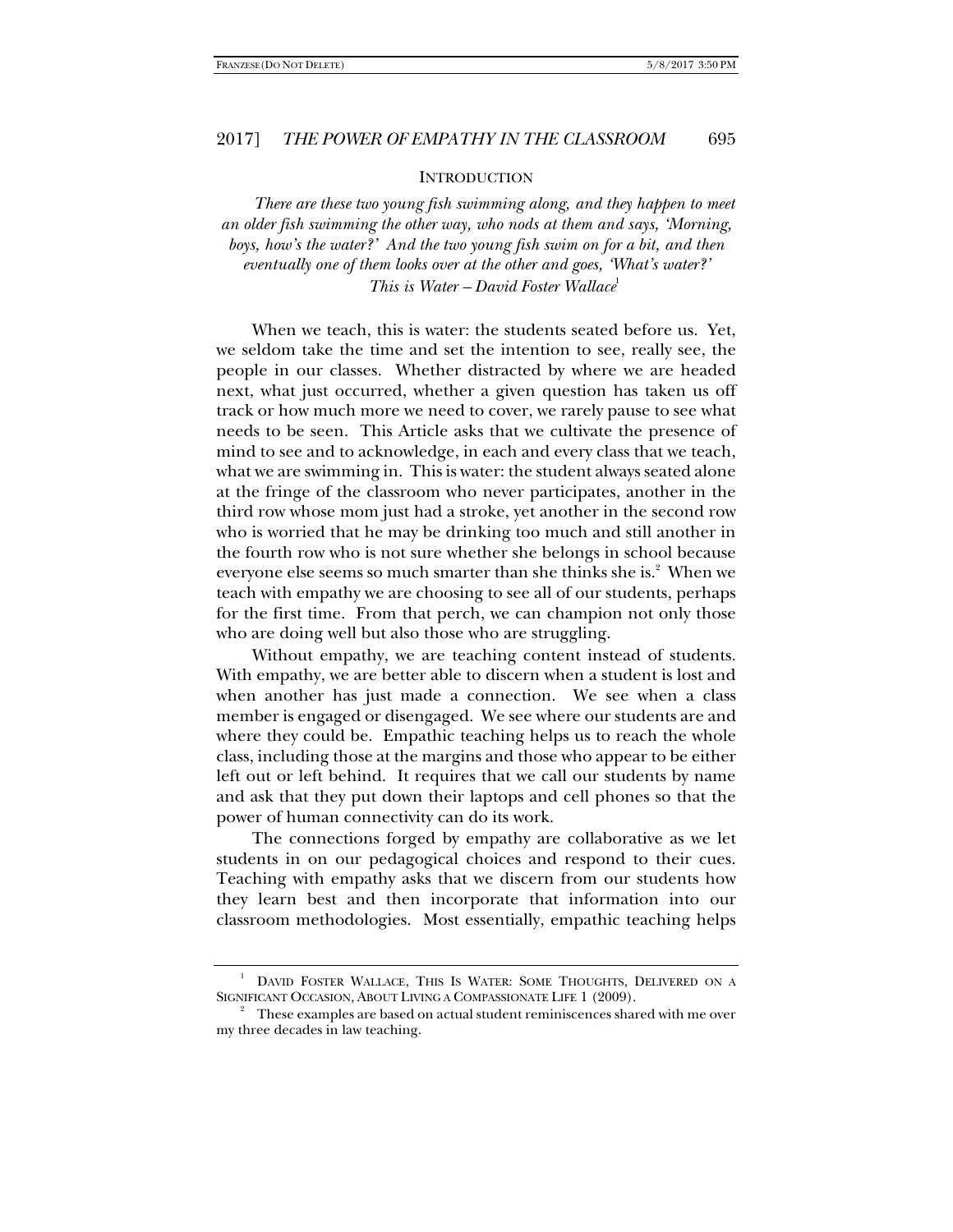to show our students an expanded conceptualization of both self and "other." It can yield a more inclusive perception of *"my neighbor as me"* because empathy helps students to reconsider the "other" by understanding perspectives that differ from their own, thus recalculating "us/them" archetypes.

Perhaps the greatest power of empathy in the classroom is that it reminds our students that the burdens of their own struggles do not relieve them of the responsibility to see and to acknowledge others in theirs. Honing our students' empathic acuities helps to shape their emerging sense of professional identity so that it includes the capacity to bear benevolent witness to the suffering of others. Enriched by an understanding of the narratives and personal impacts of problems, our students become better equipped to solve them.

#### A. *Empathy Defined: Why It Matters*

Empathy, or the ability to put oneself in another's shoes, is the act of projecting oneself into an observed context.<sup>3</sup> Mirror neurons are empathy's enablers<sup>4</sup> and they allow one to experientially understand concepts not just by doing, but also by watching another in the doing.<sup>5</sup> Observing another in an experience helps the observer to contextualize a framework for assimilating the experience as if it was his own.6 Acting *"as if"* does the same, as Shakespeare famously noted when he wrote, "Assume a virtue, if you have it not . . . [f]or use almost can change the stamp of nature."7

<sup>3</sup> German psychologist Theodore Lipps used the term *einfuhlung* (translated as empathy) to recount the experience of placing "oneself into the object of perception." Timothy P. O'Neill, *Mirror Neurons, The New Neuroscience, and the Law: Some Preliminary Observations*, 39 SW. L. REV. 499, 503 (2010). *See also* Bridget Cooper, *Empathy, Interaction and Caring: Teachers' Roles in a Constrained Environment*, PASTORAL CARE 14 (2004) ("Empathy is a quality shown by individuals which enables them to accept others for who they are, to feel and perceive situations from their perspective and to take a constructive and long-term attitude towards the advancement of their situation by searching for solutions to meet their needs."). 4

*See* Paula A. Franzese, *Law Teaching for the Conceptual Age*, 44 SETON HALL L. REV. 967 (2014) (describing the process by which the observer's neurons mirror the observed conduct as if it were being undertaken by the observer, who feels "'and attributes to himself the same feelings and experiences as the person who is carrying out the action first-hand'") (citation omitted).

*See generally* V.S. RAMACHANDRAN, THE TELL-TALE BRAIN: A NEUROSCIENTIST'S QUEST FOR WHAT MAKES US HUMAN (2011) (discussing how mirror neurons are to psychology what DNA is to biology). 6

O'Neill, *supra* note 3, at 504. 7

WILLIAM SHAKESPEARE, HAMLET PRINCE OF DENMARK 108 (George Pierce Baker ed., 1913).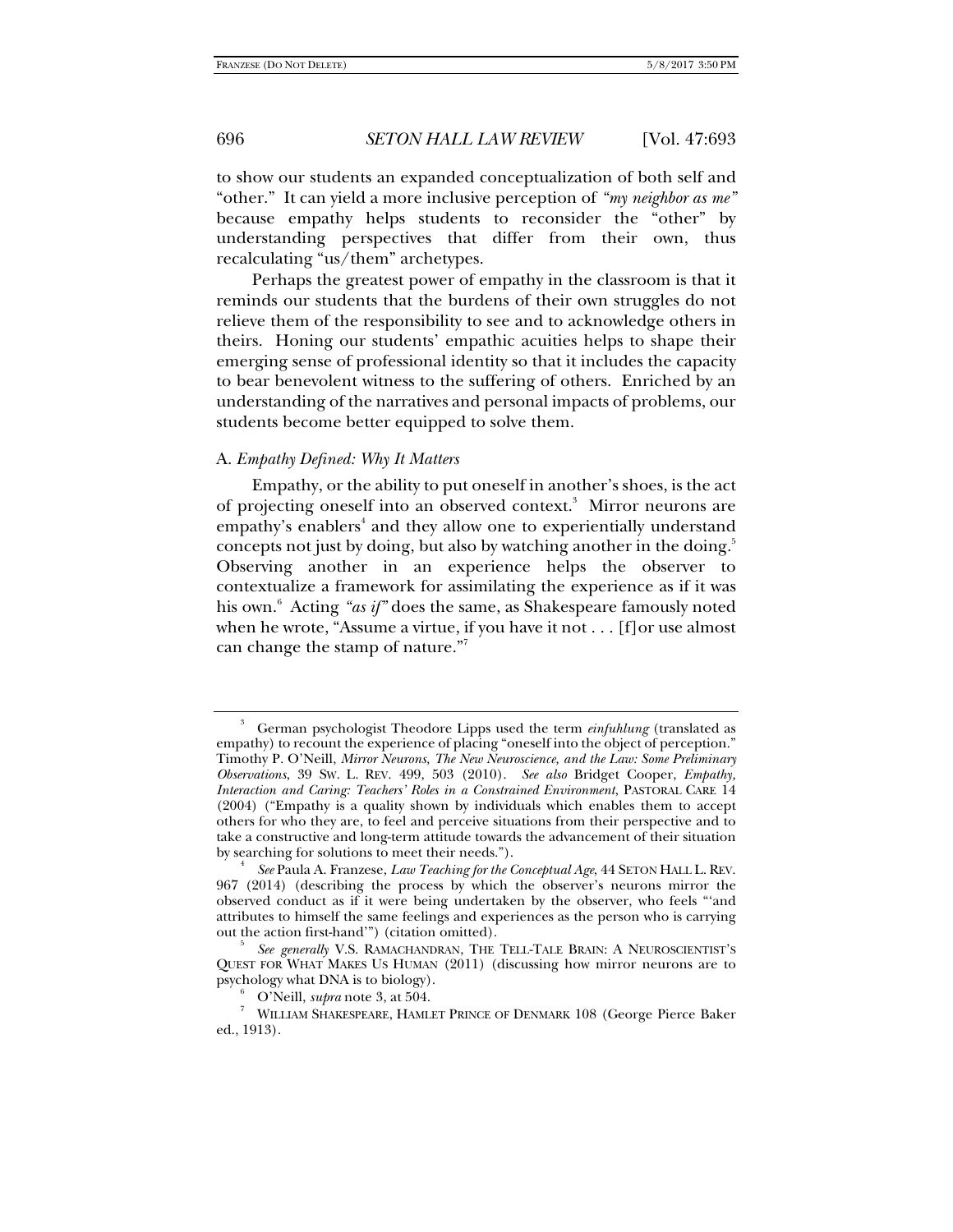Teaching with empathy unleashes empathy.<sup>8</sup> Empathic pathways to learning are reciprocal, with teacher feeling into the experience of student and student feeling into the experience of teacher. $^{\textrm{\textregistered}}$  There are both cognitive and emotional components to an empathic response<sup>10</sup> or reaction "to the observed experiences of another."11 Empathy facilitates the inculcation in the classroom of both hard and soft skills $12$ because it allows students to mimic experientially the teacher's own range of those acuities. The former are traditionally the focal points of classroom exchange, but the latter provide context and meaning, allowing the technical or factual knowledge to come to life.<sup>13</sup> A more deliberate cultivation of students' soft skills or "high concept"14 abilities to detect patterns, devise cohesive narratives, navigate ethical uncertainties and appreciate the subtexts of exchange depends on empathy and its role in nurturing emotional intelligence. Heightened emotional intelligence leads to an increased ability to sense one's own emotions in others, appropriately express emotions, more deftly manage conflict, better predict outcomes, and thereby become more

and caring, and regulation of aggression and other antisocial behaviors").<br><sup>10</sup> Empathy exists on a spectrum, ranging from cognitive empathy or the more intellectualized ability to understand another's perspective to emotional empathy or the more visceral capacity to transpose oneself into the feelings and actions of others. *See* Mark H. Davis, *Measuring Individual Differences in Empathy: Evidence for a Multidimensional Approach*, 44 J. PERSONALITY & SOC. PSYCHOL. 113, 113 (1983).

*Id*. *See also* FESHBACH & FESHBACH, *supra* note 9 (describing the cognitive and

<sup>8</sup> *See* Lennon Flowers, *Unleashing Empathy: How Teachers Transform Classrooms With Emotional Learning*, YES! MAG. (Apr. 4, 2014), http://www.yesmagazine.org/issues/ education-uprising/raise-your-hand-if-you-know-how-it-feels (quoting Mary Gordon, the founder and president of Roots of Empathy, a "social and emotional learning" education program, as explaining, "You can't teach empathy. You unleash it"). 9

Flowers, *supra* note 8 ("Addressing the host of unmet social and emotional needs that students carry into the classroom demands that teachers be able to look below the surface and understand what's driving a particular set of behaviors."). *See generally* Jessica Lahey, *Teaching Children Empathy*, N.Y. TIMES (Sept. 4, 2014, 10:34 AM) http://parenting.blogs.nytimes.com/2014/09/04/teaching-children-empathy/?\_r=0 ("Empathy, like other emotional skills, requires repitition [sic] to become second nature."). *See also* NORMA DEITCH FESHBACH & SEYMOUR FESHBACH, THE SOCIAL NEUROSCIENCE OF EMPATHY 85, 86 (2009) (the scope of empathy includes "social understanding, emotional competence, pro-social and moral behavior, compassion

affective aspects of empathy).<br><sup>12</sup> Hard skills include technical and fact-based proficiencies. Soft skills include interpersonal and social aptitudes. *See, e.g.*, Deborah Maranville, Mary A. Lynch, Susan L. Kay, Phyllis Goldfarb & Russell Engler, *Revision Quest: A Law School Guide to Designing Experiential Courses Involving Real Lawyering*, 56 N.Y.L. SCH. L. REV. 517, 527 (2012) (describing goals of experiential learning to hone intellectual, social, and cultural

competencies). *Is Id.* 14 DANIEL PINK, A WHOLE NEW MIND: WHY RIGHT-BRAINERS WILL RULE THE FUTURE 48 (2005).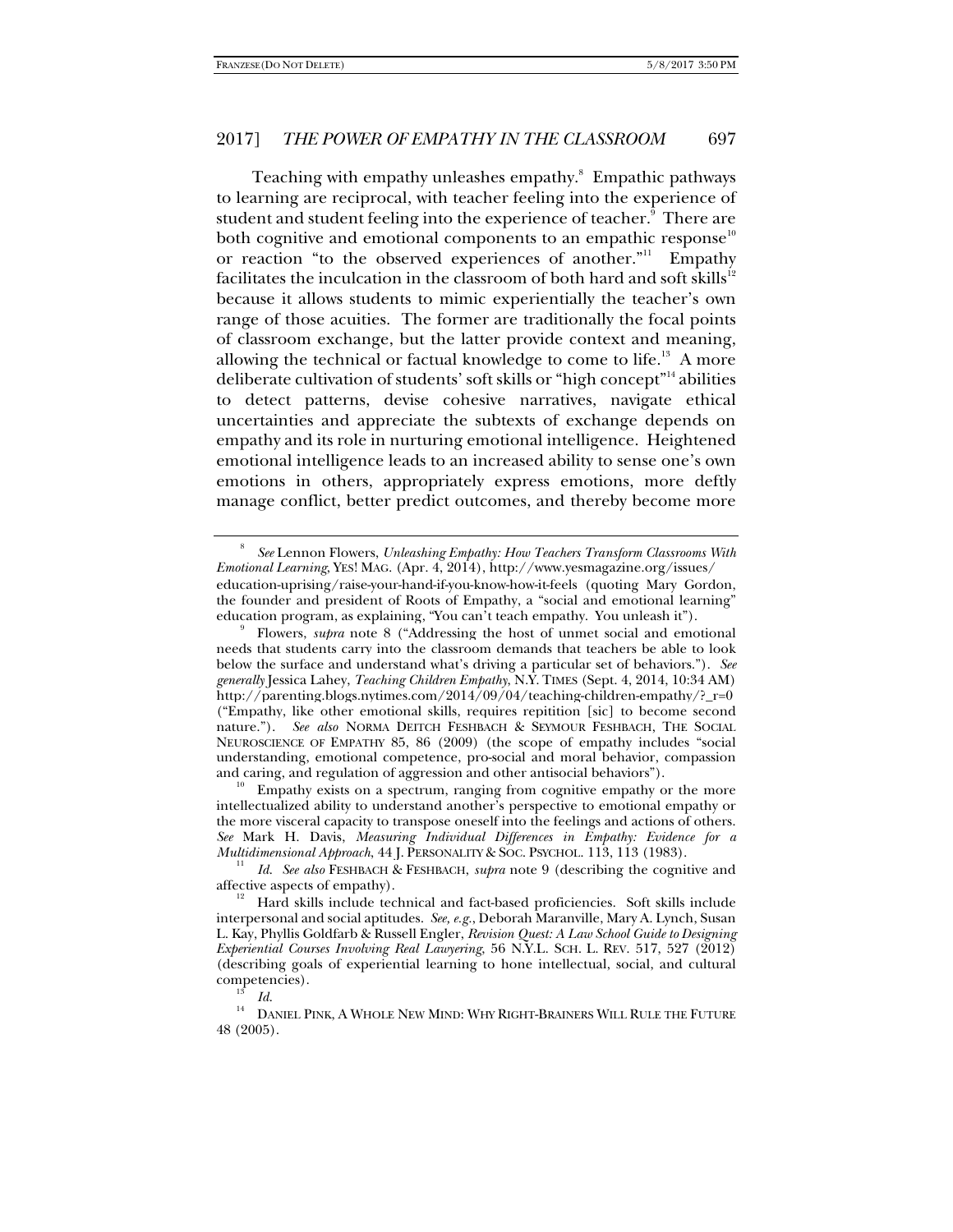effective in class and at work.<sup>15</sup>

Nurturing students' empathic acuities helps them to become better learners. The academy emphasizes the certainly essential role of reason and logic, but tends to pay less attention to the equally important role that emotional aptitudes play in assuring both success and significance in school, at work and in life. Knowledge becomes fleeting, if not "inert without the ability to make situations real inside oneself, to understand their human meaning."16 Empathic learning deepens our students' abilities to cultivate a more nuanced, conceptual, and resonant understanding of a given subject. facilitates the process of deriving meaning from context.

Emotional intelligence is a key component of effectiveness in the workplace.<sup>17</sup> In a complex global economy, it enhances earning potential, productivity, and business savvy.<sup>18</sup> The cornerstones of one's so-called emotional quotient ("EQ") are empathy,<sup>19</sup> self-awareness,<sup>20</sup>

environments that require cooperation" and in a complex global economy. *Id*. *See* 

In the educational arena, empathy involves thoughtful consideration of students' feelings in the process of making more intelligent decisions. *See* Goleman, *supra* note 17. By putting oneself in the student's place, the teacher is better able to effectively transmit even complex subject matter in ways that students comprehend. Daniel Goleman, *How to Be Emotionally Intelligent*, N.Y. TIMES (Apr. 7, 2015), http://www.nytimes.com/2015/04/12/education/edlife/how-to-be-emotionally-

intelligent.html?\_r=0. And by being empathetic, a teacher will frequently welcome student questions, just to ensure that she is accurately conveying the information. *Id*. Cognitive empathy, along with accurately "reading another person's feelings," makes for effective communication. *Id.* Listening skills are also imperative to empathy. *Id*. By being a careful listener, one pays full attention to another and takes the time to understand what another is saying, without "talking over them or hijacking the agenda." *Id.*<br><sup>20</sup> Self-awareness means having an understanding of one's own emotions,

motivations, strengths and limitations. *See* Goleman, *supra* note 17, at 96. Selfawareness does not make one either critical or hopeful—instead it helps one to be honest, authentic and accountable. *Id.* It also extends to a person's interpretation of his own goals and values: when one is self-aware, he can determine the underlying motivations for his actions, and can more fully flush out a justification for them. *Id.* Self-awareness can be "learned" through "accurate and open" speech regarding one's emotions and their impact on work product. *Id.*

<sup>15</sup>  $\frac{15}{16}$  *Id.* 

*See* Kristin B. Gerdy, *Clients, Empathy, and Compassion: Introducing First-Year Students to the "Heart" of Lawyering*, 87 NEB. L. REV. 1, 19 (2008) (citing Martha C.

Daniel Goleman, *What Makes a Leader?*, Nov.-Dec. 1998 HARV. Bus. REV. 82 ("Without [emotional intelligence], a person can have the best training in the world, an incisive, analytical mind, and an endless supply of smart ideas, but he still won't make a great leader.").<br><sup>18</sup> Empathy has been cited as making "young people more productive in work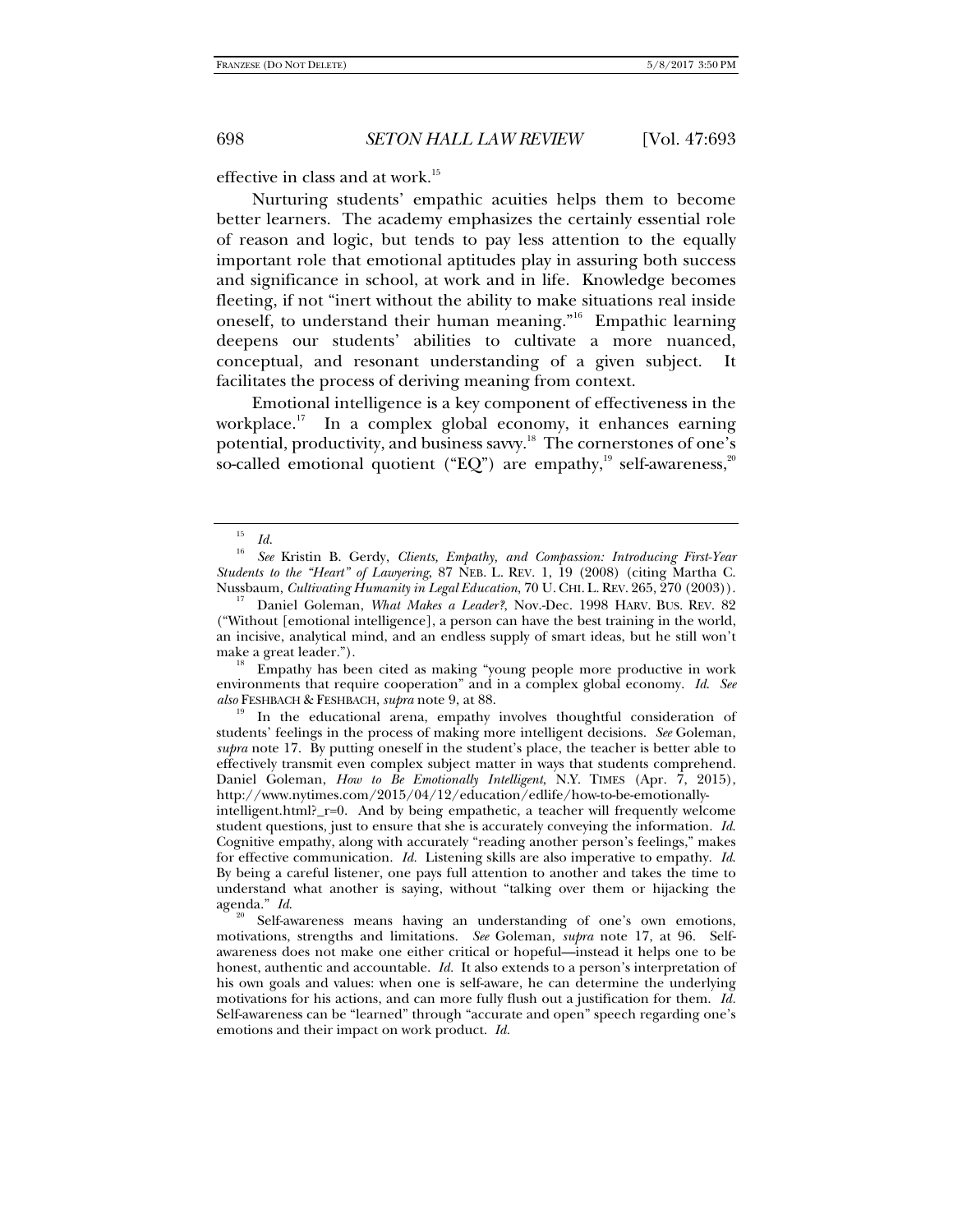self-regulation, $21$  motivation, $22$  and social skills. $23$  Empathic aptitudes allow one to more accurately read others, gauge the mood of the settings at hand, and better ordain and predict outcomes based on both the verbal and nonverbal cues that are shared. $24$  Empathy is the great enabler, serving as the pathway to perceive and accurately express emotion, to better understand context enriched by emotion, and to use emotion to facilitate thought, self-correction, and growth.<sup>25</sup> It facilitates greater pro-social behavior as well as more positive peer and family relationships.<sup>26</sup>

Empathy matters in the classroom.<sup>27</sup> It enhances understanding and retention by allowing students to feel as though they are a part of the stories of the topics that we teach.<sup>28</sup> Indeed, story is context enriched by emotion.<sup>29</sup> Empathic pathways are essential to the art of persuasion and at the heart of social reasoning skills.<sup>30</sup> Unleashing the power of empathy helps our students to become transformational leaders; leaders who are able to search beyond their own interests and

<sup>24</sup> Marc A. Brackett et al., *Emotional Intelligence and Its Relation to Everyday Behavior*, 36 PERSONALITY & INDIVIDUAL DIFFERENCES 1387, 1388–89 (2004).

<sup>21</sup> Self-regulation plays the vital role of controlling feelings and impulses and allows one to be reasonable. *Id*. at 84. Self-regulation has a "trickle-down approach": when the teacher is calm and reasonable, students are likely to adopt these behaviors, too, so as to best fit in to the environment of "trust and fairness" that has already been cultivated in the classroom. *Id.* at 86. Being able to regulate one's own emotions also

enhances integrity and decreases impulsive behavior. *Id.* <sup>22</sup> Motivation, through the emotional intelligence lens, involves achievement: the desire to achieve for the sake of achievement. *See* Goleman, *supra* note 17. Signs of the desire to achieve include: passion for the work itself, energy to do things better, continual raising of the metaphorical "performance bar," and the ability to remain optimistic.  $Id$ .

Social skills can be described as "friendliness with a purpose." *See id.* Those with a cornucopia of social skills understand that kindness, not mean-spiritedness, moves others in the direction one desires. *Id.* Social skills grant one a "knack for building rapport" and the comprehension that "nothing important gets done alone." *Id.* This is valuable in providing for a rich and diverse network of resources that can be activated when needed. *Id.* In the classroom, teachers can use their social skills to "manage" the classroom, and allow the branches of networks to grow between

<sup>&</sup>lt;sup>25</sup> Id.<br><sup>26</sup> See generally Brackett, *supra* note 24 (describing how empathy enhances quality of relationships).

*See, e.g.*, FESHBACH & FESHBACH, *supra* note 9, at 85–97 (stating that empathy enhances academic achievement and workplace advancement). 28 *See* John L. Barkai & Virginia O. Fine, *Empathy Training for Lawyers and Law* 

*Students*, 13 SW. U. L. REV. 505, 505–29 (1983). 29 *See* PINK, *supra* note 14, at 103. 30 Barbara Mandel & Shilpa Pherwani, *Relationship Between Emotional Intelligence and Transformational Leadership Style: A Gender Comparison*, 17 J. BUS. & PSYCHOL. 387, 389 (2003).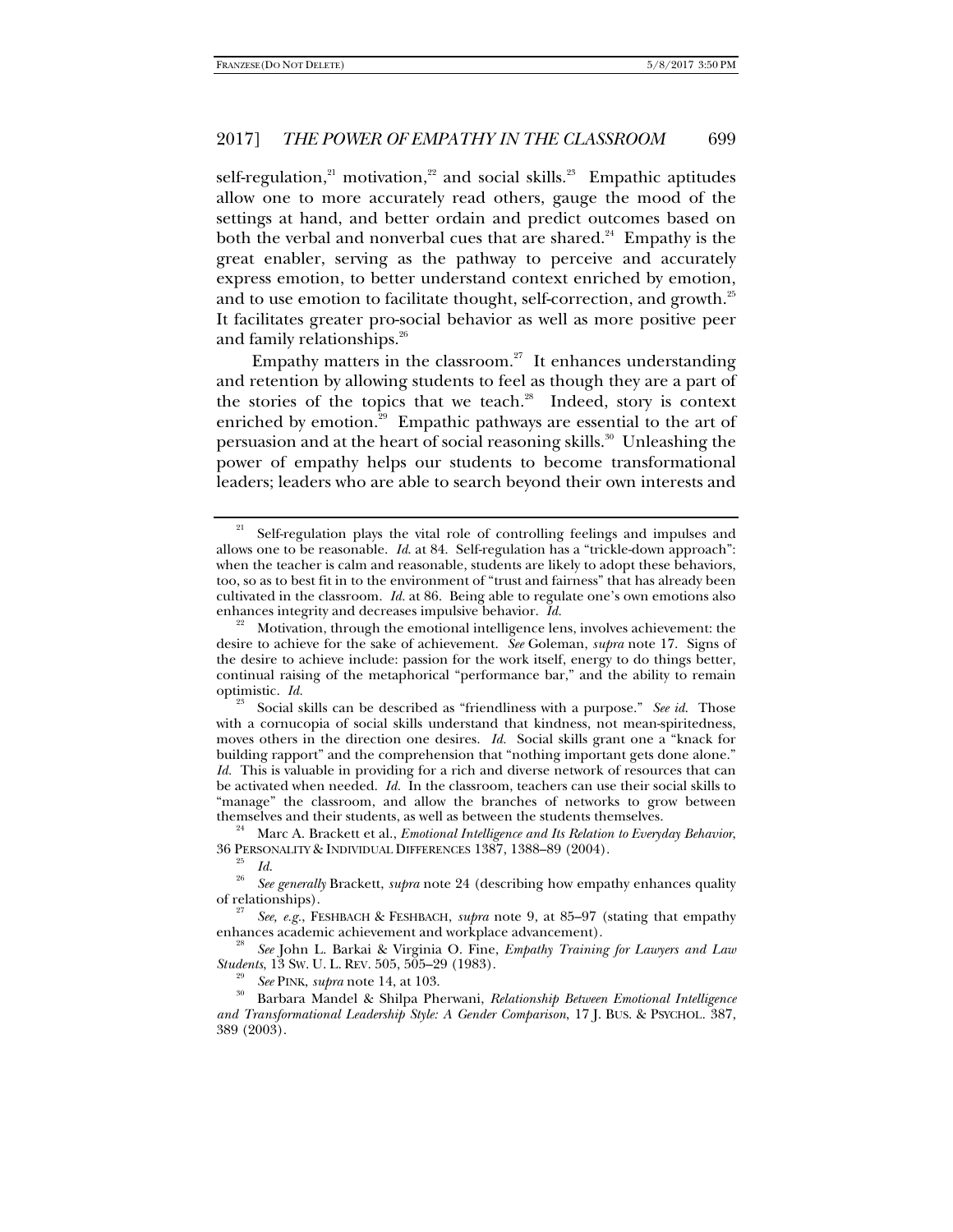toward interests that can benefit the group in its entirety.<sup>31</sup>

Empathy is accessed as a tool for conceptual learning whenever the class has the opportunity to respond to the choices made by the actors involved in the matter at hand, and thus considers the immediate and broader consequences of those choices. Exercises such as *"what would you do?"* put students into the shoes of the various players to learn from their successes and failures and to develop a visceral feel for the material. Enhanced proximity to the subject matter is cultivated as students come to appreciate its relevance—*this is why it matters*—and significance—*this is what it means.*

Emotional cues are particularly effective pathways to critical thinking for millennials, who tend to be deeply interested in deriving meaning from context<sup>32</sup> and are able to "treat real and imaginary worlds as one."<sup>33</sup> Further, cultivating our students' empathic pathways to learning—that is, reminding them often to put themselves in the other's shoes—helps to temper the more self-referred tendencies (*why should this matter to me?*) by thinking about and feeling for "the other," and why it might matter to him or her. $34$  Empathy allows for reciprocity of experience and relevance, which in turn helps the observer to develop a rubric for processing and then solving the given problem as if it was the observer's own.<sup>35</sup> The neural mechanisms at work enhance

response to another person, which often, but not always, entails sharing that person's emotional state; (b) a cognitive capacity to take the perspective of the other person; and (c) some regulatory mechanisms that keep track of the origins of self and otherfeelings." Jean Decety & Philip L. Jackson, *The Functional Architecture of Human Empathy*, 3 BEHAV. & COGNITIVE NEUROSCIENCE REVS. 71, 73 (2004). *See generally* Lynne N.

<sup>&</sup>lt;sup>31</sup> Mandel & Pherwani, *supra* note 30, at 390.

*See generally* WILLIAM STRAUSS & NEIL HOWE, GENERATIONS: THE HISTORY OF AMERICA'S FUTURE, 1584–2069 (1991). 33

*See* JOHN PALFREY & URS GASSER, BORN DIGITAL: UNDERSTANDING THE FIRST GENERATION OF DIGITAL NATIVES X (2009).

*See* H.J. Garrett & K. Greenwalt, *Confronting the Other: Understanding Empathy*, 13 CURRENT ISSUES EDUC. 4 (2010). The Yale Center for Emotional Intelligence's RULER program teaches students to recognize, understand, label, express, and regulate emotions. *How RULER Becomes an Integral and Enduring Part of Your School or District*, YALE CTR. EMOTIONAL INTELLIGENCE, http://ei.yale.edu/ruler/ruler-overview/ (last visited Feb. 27, 2017). Split into three phases integrated over the course of three years, the program first attempts to "anchor" emotional intelligence by fostering a healthy emotional climate essential to personal growth. *Id*. Next, RULER ensures that emotional intelligence is "woven into the content of every class and throughout each student's school day." *Id*. In the final phase, RULER trains educators to pass along the messages of empathic teaching to other instructors at their own institutions. *Id*. The techniques of this program reduce negative factors such as "hyperactivity, depression, anger, and aggression" and improve students' attitudes toward school and inter-personal relationships, allow for higher-order instructional strategies, and create a more effective academic experience. 35 "There is broad agreement on three primary components: (a) an affective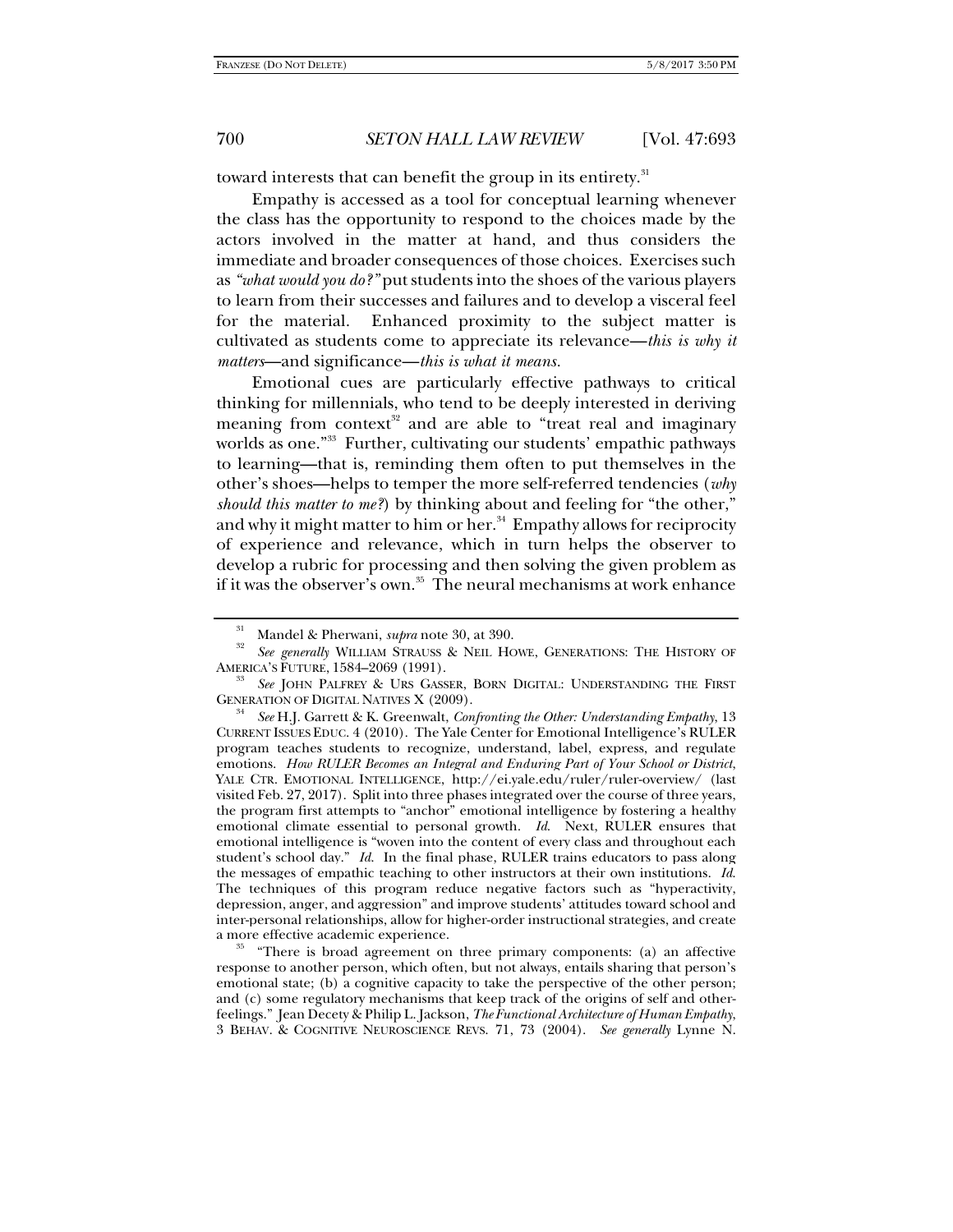learning by accessing both linear and intuitive acuities through the process of empathic participation.<sup>36</sup>

Empathic teaching helps our students forge their emerging sense of future professional identity. Our students cannot be what they cannot see. $37$  Throughout the curriculum, teachers can cultivate empathy to help students see and then better internalize models of effective and ethical behavior so that they might then *be* effective and ethical participants in a globalized, increasingly interconnected economy. The successful construction of both social and professional identity depends in significant measure on the abilities to empathize, discern nuance, and appreciate the subtleties that summon or reject meaningful exchange.<sup>38</sup> Empathy allows for narrative imagining, which enables one, as problem-solver, to arrive at a fuller view of the matter at hand, how its participants are apt to be feeling, and then how best to arrive at viable solutions.<sup>39</sup>

Accessing empathic learning pathways gives our classes a foundation from which to glean not only the outcome and precedential value of a given matter but also what it means for its stakeholders and society. That aptitude equips our students to more accurately forecast the changing needs of the constituencies that they are apt to serve. Few of those stakeholders will rely on our students to be mere information-providers. To remain relevant, our classes must be able to apply a repertoire of skills that include, but also transcend, their designated field. Those skills include strategizing, predicting outcomes, mediating relationships, and making the right judgment calls. By honing students' abilities to gauge the intricacies of interpersonal exchange, empathic teaching helps them not only to draft good memos, but also to better discern the range of signals that are critical to success within any organization, whether a firm, company, non-profit or government office.

Empathic teaching helps learners arrive at a cohesive experience of the material by engaging with contextually deductive aptitudes

Henderson, *Legality and Empathy*, 85 MICH. L. REV. 1574, 1579 (1987) ("[U]nderstanding the experience or situation of another, both affectively and cognitively, often achieved by imagining oneself to be in the position of the other $[.]$ ").

<sup>&</sup>lt;sup>36</sup> *See* MARCO IACOBONI, MIRRORING PEOPLE: THE NEW SCIENCE OF HOW WE CONNECT WITH OTHERS (2008).

Marion Wright Edelman, *Child Watch Column*: *It's Hard to Be What You Can't See*, CHILD. DEF. FUND, (Aug. 15, 2015), http://www.childrensdefense.org/newsroom/

child-watch-columns/child-watch-documents/ItsHardtobeWhatYouCantSee.html. 38 Kristin B. Gerdy, *Clients, Empathy, and Compassion: Introducing First-Year Students* 

*to the "Heart" of Lawyering*, 87 NEB. L. REV. 1, 16–23 (2008).

*Id.* at 17.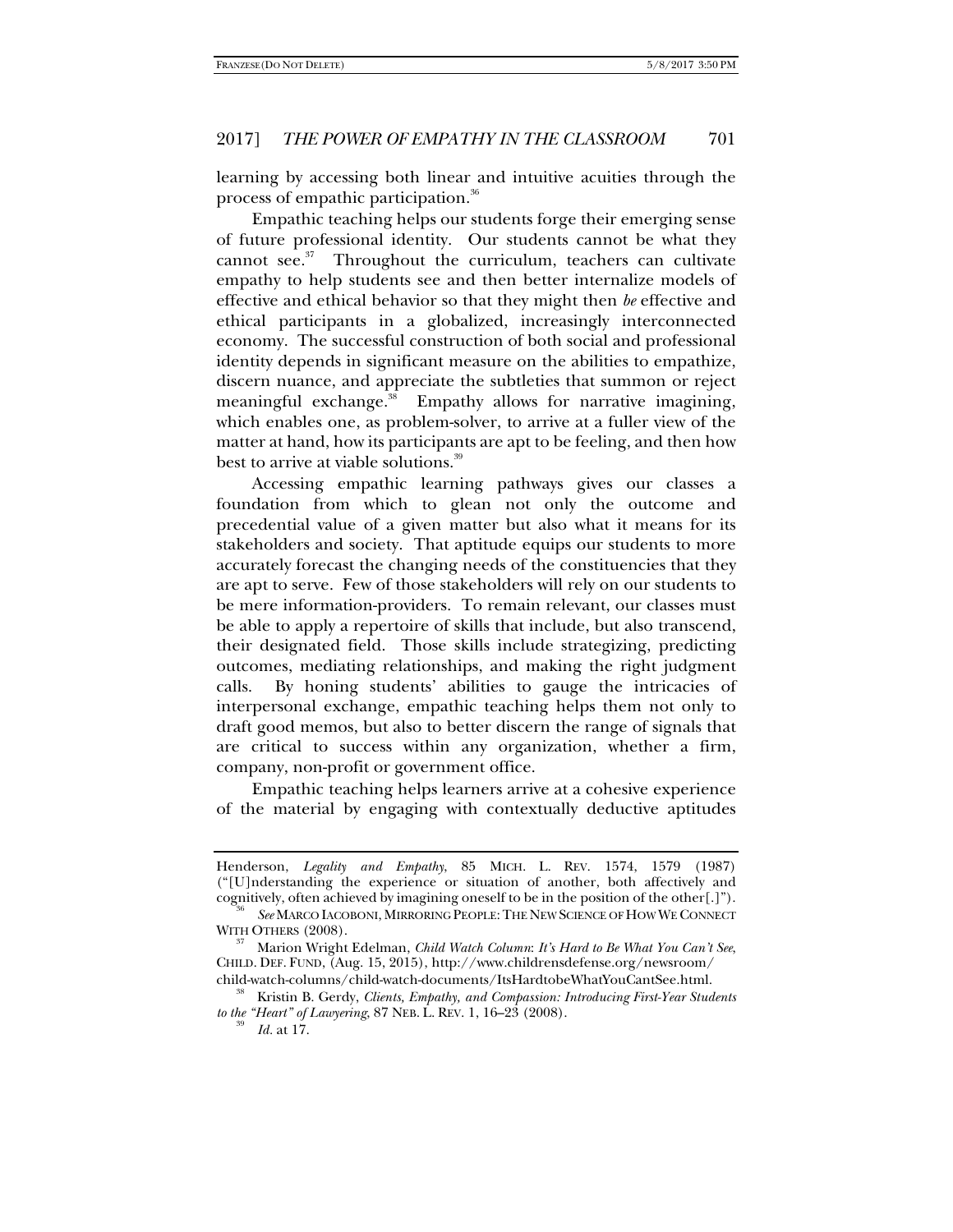enriched by cognitive and emotion-based acuities. It encourages students to develop narratives about the subject matter that are framed by the given material's historical, cultural and socio-economic contexts. More integrative proficiencies develop as students expand their perspectives to think about and anticipate points of view different from their own.

### B. *Empathy Tempers "the Epidemic of Facelessness"<sup>40</sup>*

As teachers, we access empathic pathways to learning when we cultivate human connections. Human connections depend on eye contact, postural signaling, and other verbal and nonverbal cues to cultivate students' "immediacy" or proximity to the teacher's conversancy with the material, $4$ <sup>1</sup> thereby helping them to make that proficiency their own. Proximity requires that students step away from their screens and instead, equipped with notebook and pen, surrender the role of dispassionate or distracted transcriber to assume the responsibilities of engaged participant.<sup> $42$ </sup> It asks that educators rely less on PowerPoint or other visual distractors and focus more on direct interaction.<sup>43</sup> Our students need to see us, and each other, and we need to see them, for reciprocally meaningful exchange to take place.<sup>44</sup>

Empathic teaching tempers the epidemic of facelessness<sup>45</sup> that is a product of the digital space and the tendency that it fosters particularly on the part of millennials as "digital natives"<sup>46</sup> —to shun or tune-out both message and *messenger* of differing or opposing

<sup>40</sup> *See* Stephen Marche, *The Epidemic of Facelessness*, N.Y. TIMES (Feb. 14, 2015), http://www.nytimes.com/2015/02/15/opinion/sunday/the-epidemic-of-

facelessness.html ("Everyone in the digital space is, at one point or another, exposed to online monstrosity, one of the consequences of the uniquely contemporary condition of facelessness. . . . [T]he faceless communication social media creates, the linked distances between people, both provokes and mitigates the inherent capacity for monstrosity.").

<sup>&</sup>lt;sup>41</sup> See Paul L. Witt et al., *A Meta-Analytical Review of the Relationship Between Teacher Immediacy and Student Learning, 71 COMM. MONOGRAPHS 184, 184–85 (2004).* 

<sup>&</sup>lt;sup>42</sup> See Dan Rockmore, *The Case for Banning Laptops in the Classroom*, THE NEW YORKER (June 6, 2014), http://www.newyorker.com/tech/elements/the-case-forbanning-laptops-in-the-classroom. 43

*See* Mary Jo Madda, *Why Your Students Forgot Everything on Your PowerPoint Slides*, EDSURGE NEWS (Jan. 19, 2015), https://www.edsurge.com/news/2015-01-19-why-yourstudents-forgot-everything-on-your-powerpoint-slides. 44 *See* Cooper, *supra* note 3, at 12. When empathic teachers connect emotionally

with their students, by being caring, interactive, and responsive, they generate a reciprocal response from the student. *Id.* at 13–14. 45 *See* Marche, *supra* note 40. 46

*See* JOHN PALFREY & URS GASSER, BORN DIGITAL: UNDERSTANDING THE FIRST GENERATION OF DIGITAL NATIVES (2008).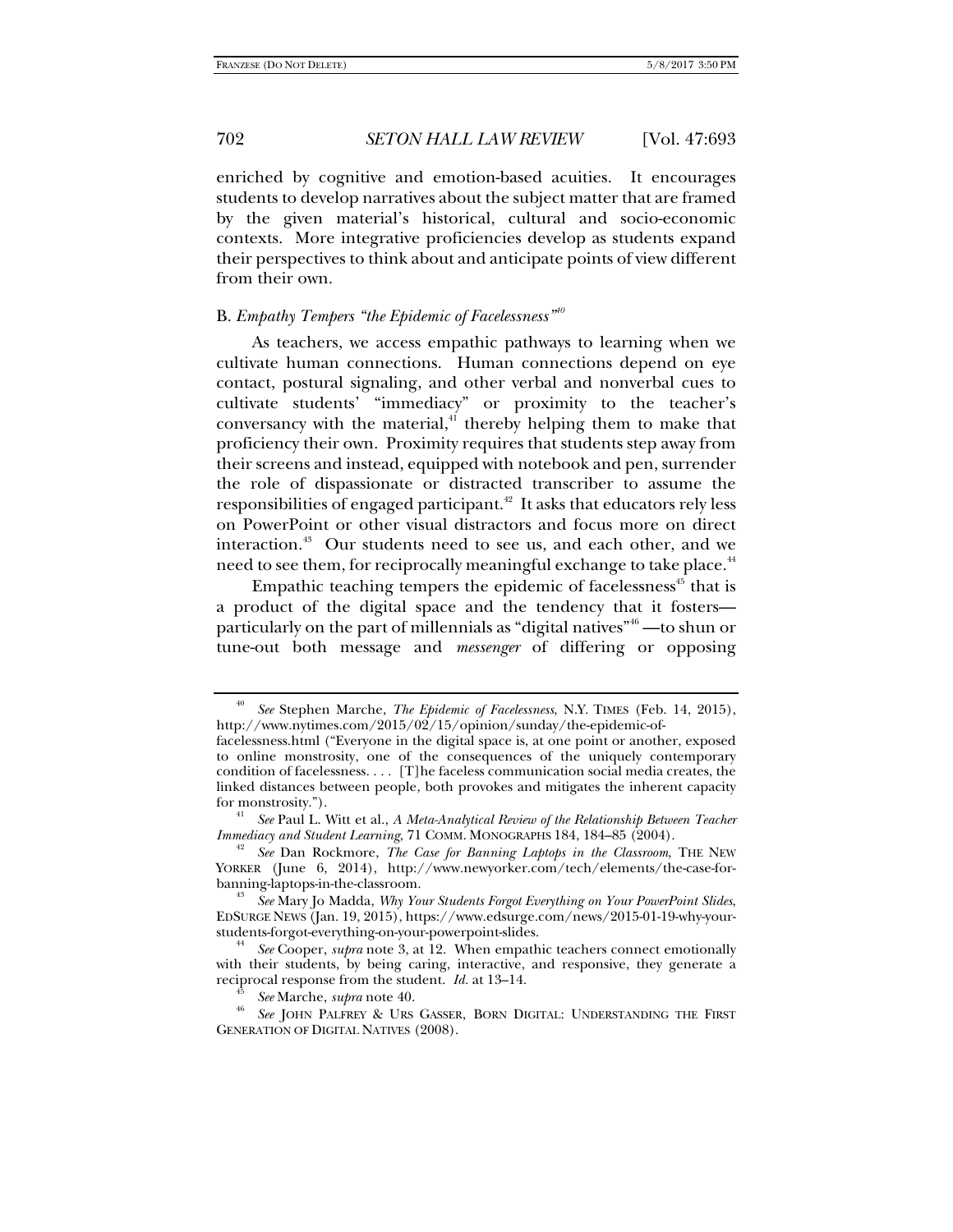viewpoints.<sup>47</sup> It is an antidote to the often dehumanizing effects of online exchange, helping to transform the inquiry from "*what* are you doing?" to "*how* are you doing?" Empathy helps to form mutual respect, compromise, and the willingness to learn something even from those with whom we disagree. $48$  It helps to dissuade our students from *calling out* others,<sup>49</sup> and instead encourages them to *call in* others.

The ability to develop a meaningful rapport with all sorts of people, to respond effectively to another's verbal and nonverbal cues, and to understand another's predicament, depends on empathy.<sup>50</sup> Empathy, once accessed, allows one to more effectively exercise a wider repertoire of skills on another's behalf.<sup>51</sup> It helps one to become a more effective "translator," able to convincingly tell a client's story, and a more astute strategist, able to anticipate opposing perspectives and better gauge likely outcomes.<sup>52</sup>

Most essentially, when we nurture our students' empathic acuities, we inspire the call to service. We encourage our classes to awaken to the sea of need right in their midst as we cultivate the recognition that generosity is "self-interest properly understood."53 The ability to feel into the experiences of others allows our students to understand that what they do for others they do for themselves. Conversely, what they do *to* others they do to themselves. Empathy helps our students to see that the surest way out of their own pain is to help others to find a way

 *See* Gerdy, *supra* note 16, at 18 (citing Robert Dinerstein et al., *Connection, Capacity and Morality in Lawyer-Client Relationships: Dialogues and Commentary*, 10 CLINICAL L. REV. 755, 758 (2004)). 51 *See id.* at 22 ("[L]earning to empathize requires the lawyer to engage her ability

to empathize with and care for her client in addition to her ability to analyze, strategize, and advocate. Developing empathy requires the lawyer to set aside her analytical tendencies and simply learn to feel.").<br><sup>52</sup> *See id.* at 18–19.<br><sup>53</sup> ALEXIS DE TOCQUEVILLE, DEMOCRACY IN AMERICA 500–03 (Harvey C. Mansfield &

<sup>47</sup> *See* Greg Lukianoff & Jonathan Haidt, *The Coddling of the American Mind*, THE ATLANTIC, Sept. 2015 ("Social media makes it extraordinarily easy to join crusades, express solidarity and outrage, and shun traitors."); Bret Easton Ellis, *Generation Wuss*, VANITY FAIR (Sept. 26, 2014), http://www.vanityfair.fr/culture/livre/articles/

generation-wuss-by-bret-easton-ellis/15837 (decrying millennials' narcissism, inabilities to place matters into context, and tendencies to over-react).<br><sup>48</sup> See Lahey, *supra* note 9.

*See* Schlosser, *I'm a Liberal Professor, and My Liberal Students Terrify Me*, VOX (June 3, 2015), http://www.vox.com/2015/6/3/8706323/college-professor-afraid (college professor noting how online discourse devolves into absolutism, pettiness and nihilism and that, "[t]hings have changed since I started teaching. The vibe is different. I wish there were a less blunt way to put this, but my students sometimes scare me particularly the liberal ones").

Delba Winthrop trans., eds., 2000) (1835) (chapter entitled "How the Americans Combat Individualism by the Doctrine of Self-Interest Well Understood").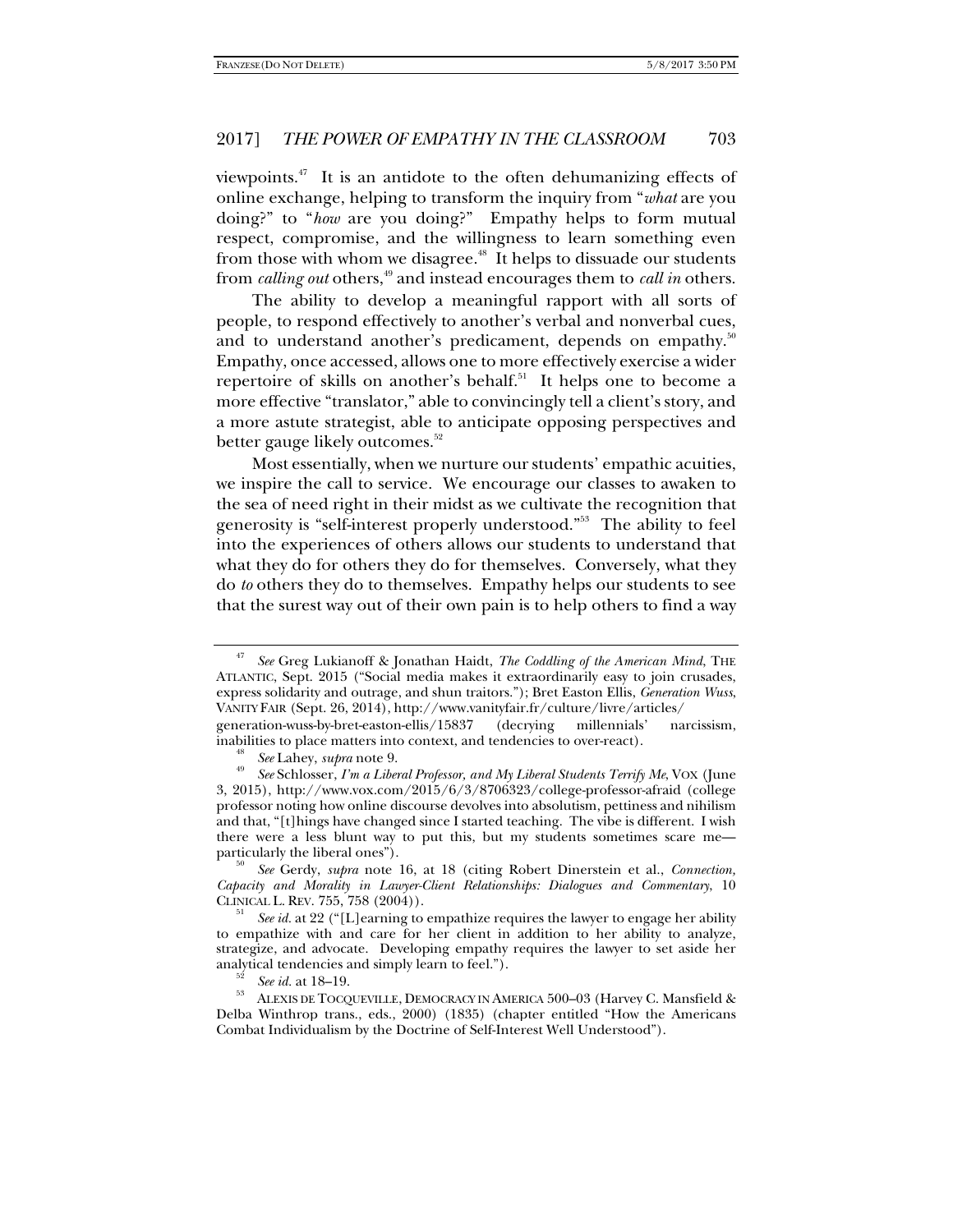out of theirs.

When the teacher is brave enough to step away from PowerPoint and other barriers to student proximity, and instead cultivate real face time in the classroom, she helps her students to do the same. That in turn allows our classes to become better able to navigate contexts that will depend on their rousing others from the lures of detachment. Facelessness is the portent of indifference. Engagement and meaning depend on proximity.

Empathy is an antidote to the complacency that affirmation bias $54$ promotes. It encourages our students to learn about opinions and worldviews different from their own. It tempers the urge to label and render snap judgments, helping our classes to understand the wisdom of the observation that "once you label me you negate me."

When we activate and guide our students' empathic pathways to learning, we foster the recognition that the burdens of their own struggles do not relieve them of the responsibility to acknowledge others in theirs. With cognitive and emotional empathy, our students learn that everyone has a story to tell and something to teach them. Everyone's heart has broken places. Empathy invites students to expand their self-referred conceptualizations to include consideration of how given actions and circumstances might and do affect others. That expanded awareness, in turn, revivifies the imperative to make real the promise of dignity not just for some, but for all.

#### C. *Putting Empathic Pathways to Work in the Classroom*

An array of pedagogical devices can help to trigger empathic pathways to learning. Those include story-telling, actual or simulated client interaction, role-playing to reenact situations, the inclusion of multi-disciplinary referents, play, and exercises. For example, exercises such as *"you be the teacher"* (or client, supervisor, adversary, CEO, competitor—the possibilities for allowing students to put themselves in another's shoes are vast), *"tell me what you just heard"* (an opportunity to hone active listening skills and to reveal how sometimes what one thinks he has communicated is not what the listener actually heard), and *"what are you sensing right now?"* (a chance for class members to "read the room" and tune-in to the intuitions and visceral responses that a given context elicits and then to test, learn from and use those) help students to sharpen a range of cognitive and emotional perceptions essential to effective communication strategies.

 $54$  The tendency to think one has conclusively proven the merits of a decision by listing the reasons it is right, while ignoring the reasons it might not be.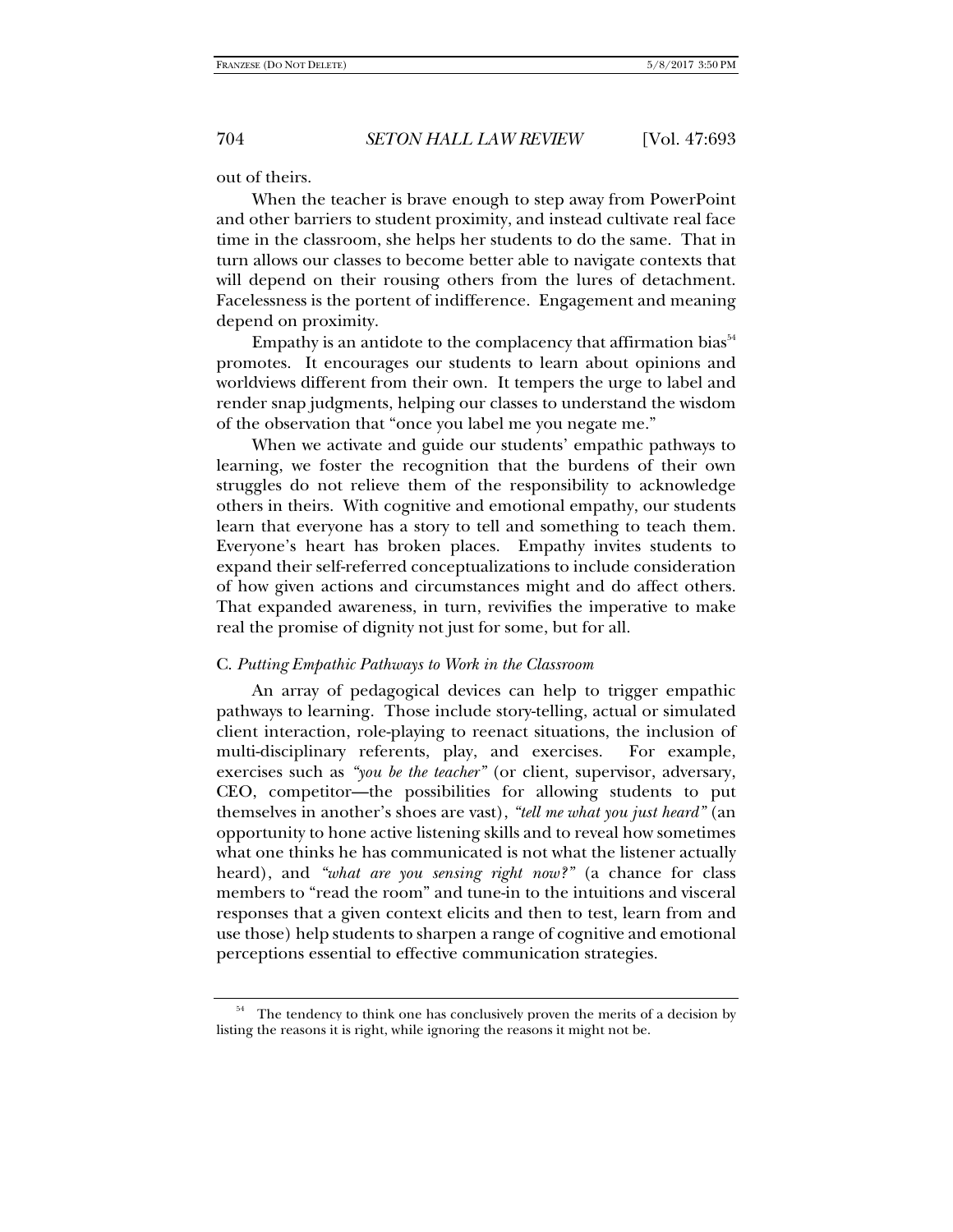Story-telling, whether by recounting the stories of the subject matter we teach, having the teacher or student share a story relevant to the material, or watching a clip from a movie or documentary, enriches context by infusing it with emotion. In one of my classes, when we study the legal meaning of a license in land use law, we begin with the doctrinal definition of the entitlement (a license is a freely revocable mere privilege to enter another's land for some limited purpose), turn to the relevant case law to examine when a license might become irrevocable, and then discuss how tickets create freely revocable licenses. Still, that very linear and logical foundation does not give students the *experience* of what it might mean and feel like to have a license revoked. Without that, it becomes more difficult to attach meaning and therefore relevance to the material so that the learning sticks.

To create in my students an experience with the subject matter, I tell the story of how, more than twenty years earlier while seated in the audience of a Broadway musical, I watched aghast as the couple seated in front of me were told to accept a rain check to that evening's performance so that the theater could accommodate a certain celebrity's last-minute desire to see the show. I tell the story replete with the range of emotions that I felt as the scene unfolded. The ticketholders did indeed have to surrender their seats, raising a host of questions. Was management allowed to do what it did? (Yes, because tickets create freely revocable licenses.) But what claims would the displaced ticket-holders have? (They would have a claim for breach of contract that should include their direct as well as incidental and consequential losses but as a Property matter they did not have the right to remain in the theater to see the show.) Did the celebrity ever arrive? (No. The conjecture at the time was that she abruptly took-off to avoid the likely unfavorable press.)

The telling of that story helps to anchor the doctrinal predicates of license law by creating an experience of those foundations. Students' empathic receptors (their mirror neurons) are activated not only by firsthand experience, but also by listening to another's firsthand experience, thereby appealing to more auditory learners<sup>55</sup> while simultaneously allowing the whole class to feel into the story as if they were there. That experience in turn increases the likelihood that students will remember it and the points that it demonstrates.

Actual or simulated role-play heightens class engagement and sharpens students' problem-solving acuities. The experience of the

<sup>55</sup> *See infra* notes 68–72 and accompanying text.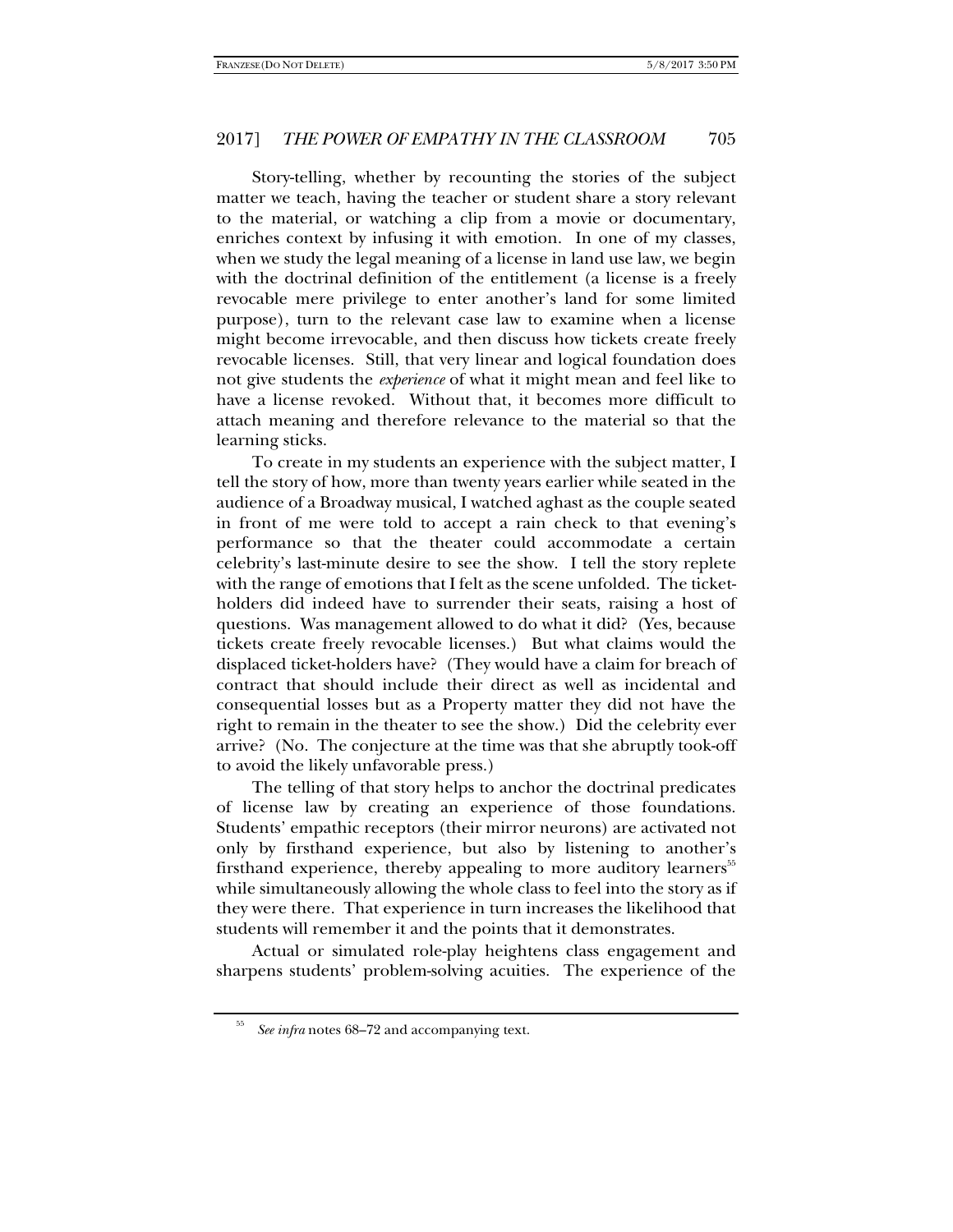subject matter when students perceive real stakes—or are asked to act as if the stakes are real—makes the class savvier and more earnest in their approach.<sup>56</sup> In this regard, I collaborate with faculty who serve in our clinical programs to share—with clients' permission—actual problems that need solving. Other times I work with students to present role-plays of some predicament relevant to the assigned materials.

Empathic pathways are activated when students re-enact or reimagine cases. For example, to enhance the capacity of the antiquated *Pierson v. Post<sup>57</sup>* (the venerable Property case on the rule of capture) to resonate with the class, I ask a team of students to place that case into the more contemporary context of the popular television show *The Amazing Race.* On other occasions I ask students to put cases into more journalistic settings, where for example one class member is assigned the role of reporter, another the role of producer, and others the roles of various litigants and litigators to elicit and recount what happened in the given dispute and their reactions to its resolution for an imagined CBS *60 Minutes* segment. That exercise allows students to become the people behind the story, and the range of emotions typically displayed is vast and genuine, as the opportunity is presented for the "*as if*" to feel real.

The inclusion of multi-disciplinary referents and reading materials helps students to weave a narrative about the larger socioeconomic and political settings implicated by the material studied. For example, when the class turns to eminent domain I present excerpts of a documentary that chronicles "the battle for Brooklyn"58 as New York City used its taking powers to displace working class families to make way for Brooklyn's Barclay's Center and the continued "revitalization" of the borough. Play, through the use of inclass games such as *Jeopardy* (which readily lends itself to substantive review) and *Family Feud* (which fosters teamwork), and challenges aimed at helping students solve the puzzle of a given problem or contextual dilemma, brings an immediacy to the need to know the relevant material.<sup>59</sup>

<sup>56</sup>*See generally* Franzese, *supra* note 4. 57 Pierson v. Post, 3 Cai. R. 175 (N.Y. Sup. Ct. 1805).

<sup>58</sup> BATTLE FOR BROOKLYN (RUMUR. Inc. 2011). 59 *See generally* Rita Kumar & Robin Lightner, *Games as an Interactive Classroom Technique: Perceptions of Corporate Trainers, College Instructors and Students*, 19 INT'L J. TEACHING & LEARNING HIGHER EDUC. 53, 53 (2007), http://www.isetl.org/ijtlhe/pdf/IJ TLHE157.pdf ("Using activities and games in class encourages active learning, as well as collaboration, and interactivity. Participation in an activity requires the use of content by the learner; thus ensuring students are working with the ideas that are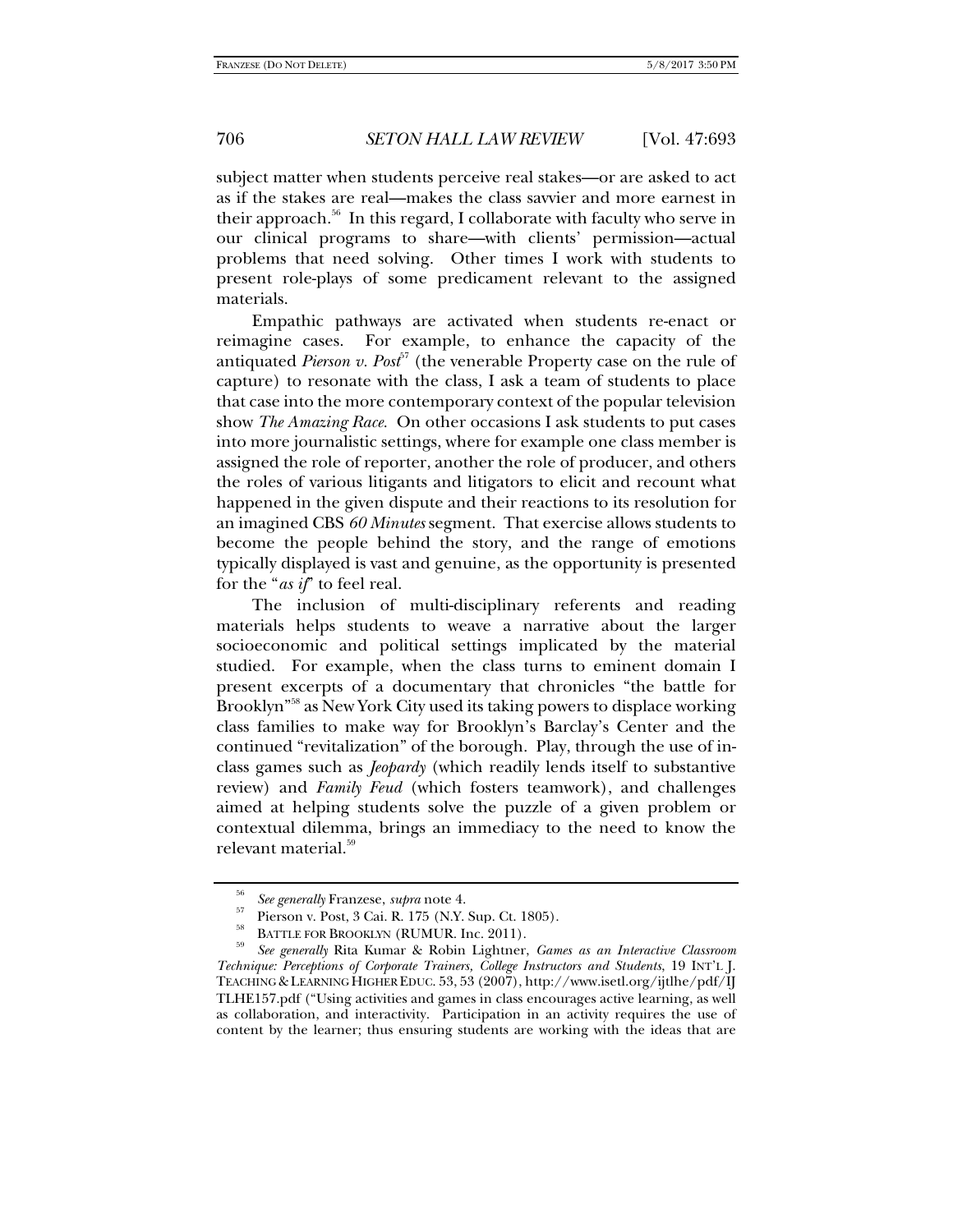Exercises such as *"you be the teacher"* help students to put themselves into the professor's shoes to do what they perceive their teacher to be doing when she prepares for and teaches class. Students are thereby charged with thinking about how best to render difficult material both accessible and understandable, how to put the assigned materials into a larger context, and how to help the class to discern why the topic at hand matters. Students who perform this exercise tend to embrace a posture of confidence and expertise that significantly exceeds the norm. This is in part attributable to their heightened degree of preparedness, and also to the enhanced acumen that is accessed as a result of the empathic experience of *being* the teacher.

### D. *Teaching with Empathy: the Three Questions for the Teacher*

1. What am I leading with as I enter the classroom?

Just before each semester begins, I set aside time to think about my first principles and what I stand for as an educator. I consider what it is that I hope to achieve in the classes that I will be teaching, how best to reach the whole class, and how I would want to be remembered when the semester ends. I call to mind the imperative to teach and also to *show* my students a way of comportment that is disciplined, professional, compassionate, and virtuous. I endeavor to align my pedagogical choices and habits with those essential aims.

My pedagogical approach is anchored in three first principles. First, teaching is a sacred trust. As teachers, each of us has an enduring place in our students' intellectual, ethical, and professional development. I care deeply about the shape of that imprint. I communicate to my students that they matter by, for example, addressing each respectfully and by name, carefully preparing for class, actively listening to their questions, comments and concerns, following-up when I promise to, learning from them how they learn best in order to incorporate that information into my teaching, responding to their verbal and nonverbal cues, celebrating their milestones, and using my network of resources to help to facilitate their career goals. I cultivate transparency by deconstructing with my classes some of my teaching techniques, sharing my motivations and eliciting their feedback.

Second, I believe deeply in the promise of social justice. In class and in the practice I seek to vindicate the premise that "love [is] the

being taught, and applying them.") (internal citation omitted).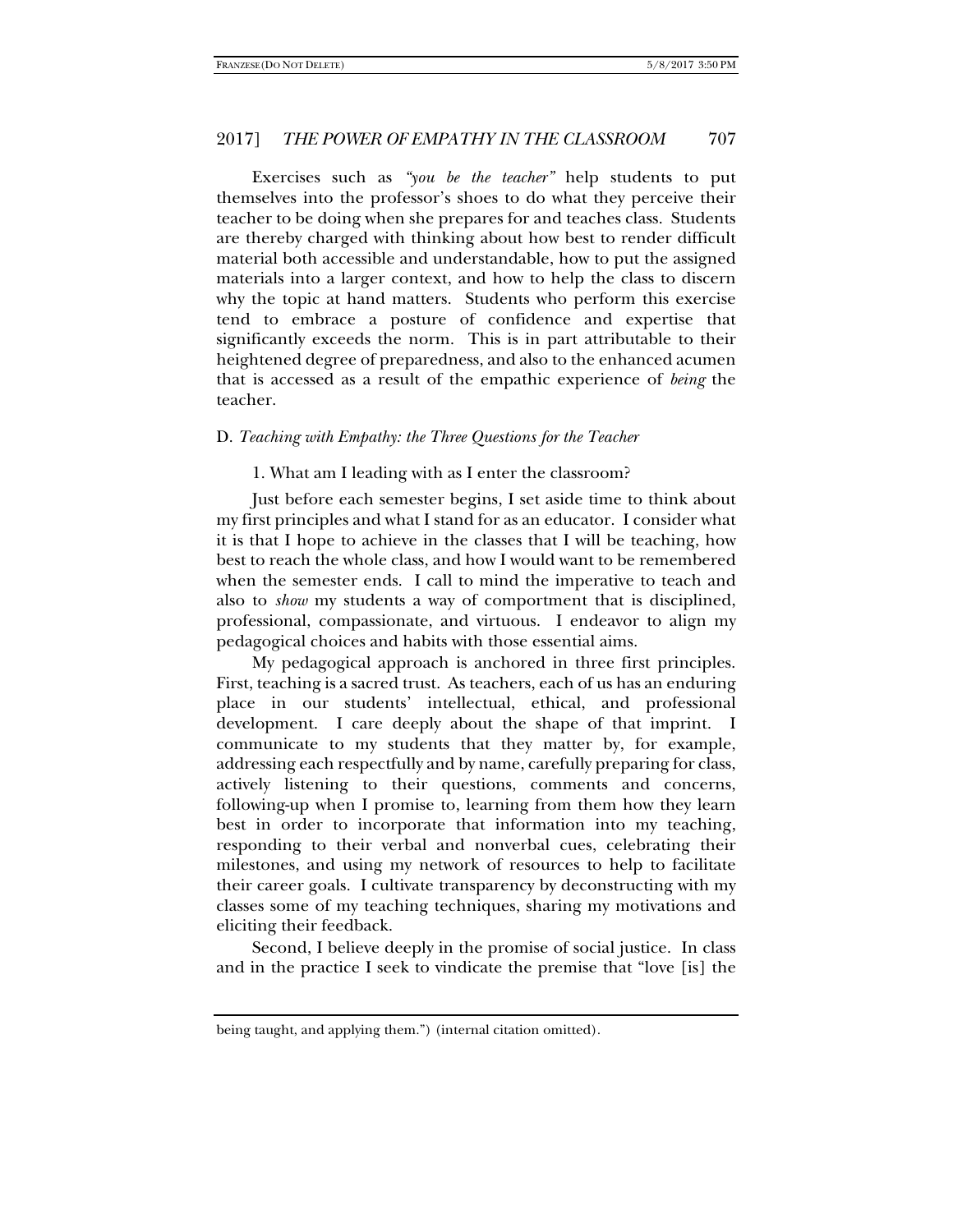motive and justice [is] the instrument."60 I endeavor to nurture in my students high standards of professionalism and to inculcate the call to service. I ask my classes to remain mindful of the humanity and the humanness of our work, and to remember that every case, client, colleague, protagonist, and antagonist has a story to tell and something to teach them. In turn, I remain mindful that my students' perceptions of our profession, and of themselves as its fledgling members, will be formed in considerable measure by watching me and listening to my cues and feedback.

Third, our students rise (or fall) to our level of expectation for them. I give each of my students the benefit of every doubt and believe that each contains seeds of excellence waiting to be cultivated. I know that intelligence is multi-dimensional and that compassionate honesty is more effective and humane than brutal honesty. I have found that carrots work better than sticks, and that praise incentivizes. Each of my students is better than they know and I am better because of them.

The day before my first class of the semester, I jot down on an index card the attributes that I value most and hope to exalt both in and out of the classroom. I tape the card to my desk, where I can see it every day. My card for this semester states:

I believe in the promise of each of my students. We share a sacred trust. As their teacher, I know that my words can either hurt or heal, deflate or inspire. I will use what I say and do to be generous in my estimations. I will leave no kind word unsaid. I will share a vision of the law that is honorable and principled, and I will teach that justice can be love made visible. I will infuse technique with compassion so that my students come to understand that one should not be practiced without the other. Today I will see what needs to be seen.

I read that card just before I head to each class. It helps me to commit every day to do what I can with my aptitudes and proficiencies to champion my students and to avow the promise of our craft. On the way from my office to my classroom I summon up the reverence that I have for the law and the capacity of its practitioners to be givers of hope. I want my students, as lawyers-to-be, to appreciate the power that their emerging expertise will soon afford them to wrest people from cynicism and despair.I would like them to see that the relentless

<sup>60</sup> Patrick Granfield, *An Interview with Reinhold Niebuhr*, COMMONWEAL (Dec. 16, 1966), https://www.commonwealmagazine.org/interview-reinhold-niebuhr (state ment by Protestant theologian, ethicist, and political commentator, Reinhold Niebuhr).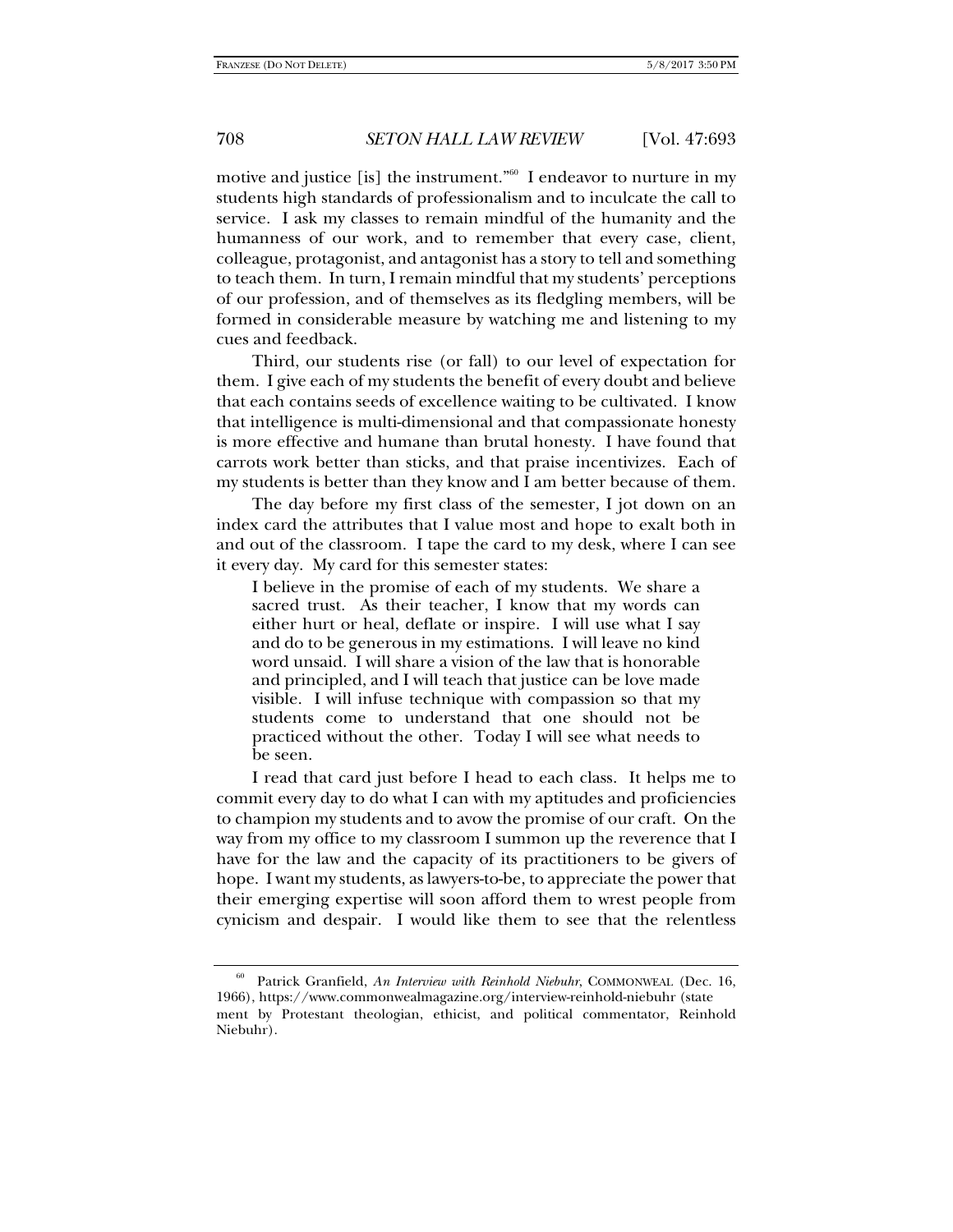commitment to the good of others will make their own lives good. As a lawyer, I have had the privilege to watch as hope has sprung from the most desolate places. My life has never been the same. I want my students to know that soon, they too will get to be witnesses to the birth of hope.

Once at the classroom door I pause, and before entering the room I summon gratitude for the privilege to teach and for the sacrifices of all who came before me to make this moment possible. I then ask that I be used to do whatever good needs to be done and to say whatever needs to be said. I ask for the guidance to see what needs to be seen. I remember that there is no day but this day and no moment but this moment. I invoke the words "The trouble with you is, you think you have time."<sup>61</sup>

A teacher is both thermostat and thermometer for every room she enters. Now at the podium, before calling the class to order, I pause to take the room's temperature.  $62$  I consider whether it needs to be raised (when I sense a collective fatigue or weariness), or lowered (when I sense tension, fear or anxiety). At various points during class, as the climate invariably shifts, I acknowledge what I am perceiving and enlist my students to help me to corroborate or rebut what I am sensing. I try to remediate when needed. For example, sometimes, during a particularly challenging or dry portion of the material, it becomes clear that eyes are glazing over and attention spans waning. At that moment I will pause, recognize, and empathize with that reaction, and then do something to reawaken the group. Sometimes that reawakening depends on my shifting gears a bit by using a practice-based anecdote to show why this dry patch matters. Other times I will tell the class that it is time for a three-minute mental reboot, and I will use that time to share a story or interesting headline relevant to the subject matter. Sometimes the best antidote to collective restlessness or fatigue is to give the class a five-minute break to get up from their seats, move about, and quickly refresh.

Throughout class, I work to cultivate connection. I make eye contact, walk around the room, observe class members' various cues, and use students' names frequently. I remind my students that I can

<sup>61</sup> Jack Kornfield, *Buddha's Little Instruction Book*, QOUTESBERRY: TUMBLR QUOTES BLOG, http://quotesberry.com/post/87685671162/the-trouble-is-you-think-you-have -time (last visited Mar. 3, 2017). 62 Kimberly Hunter, *A Rationale for Empathy in the Classroom*, EMPATHY IN EDUC.,

http://empathyed.org/index.php?option=com\_content&view=category&id=37&Ite mid=63 (last visited Jan. 13, 2017) ("Students bring their lives into the classroom; they do not leave their problems and feelings at the door[.]").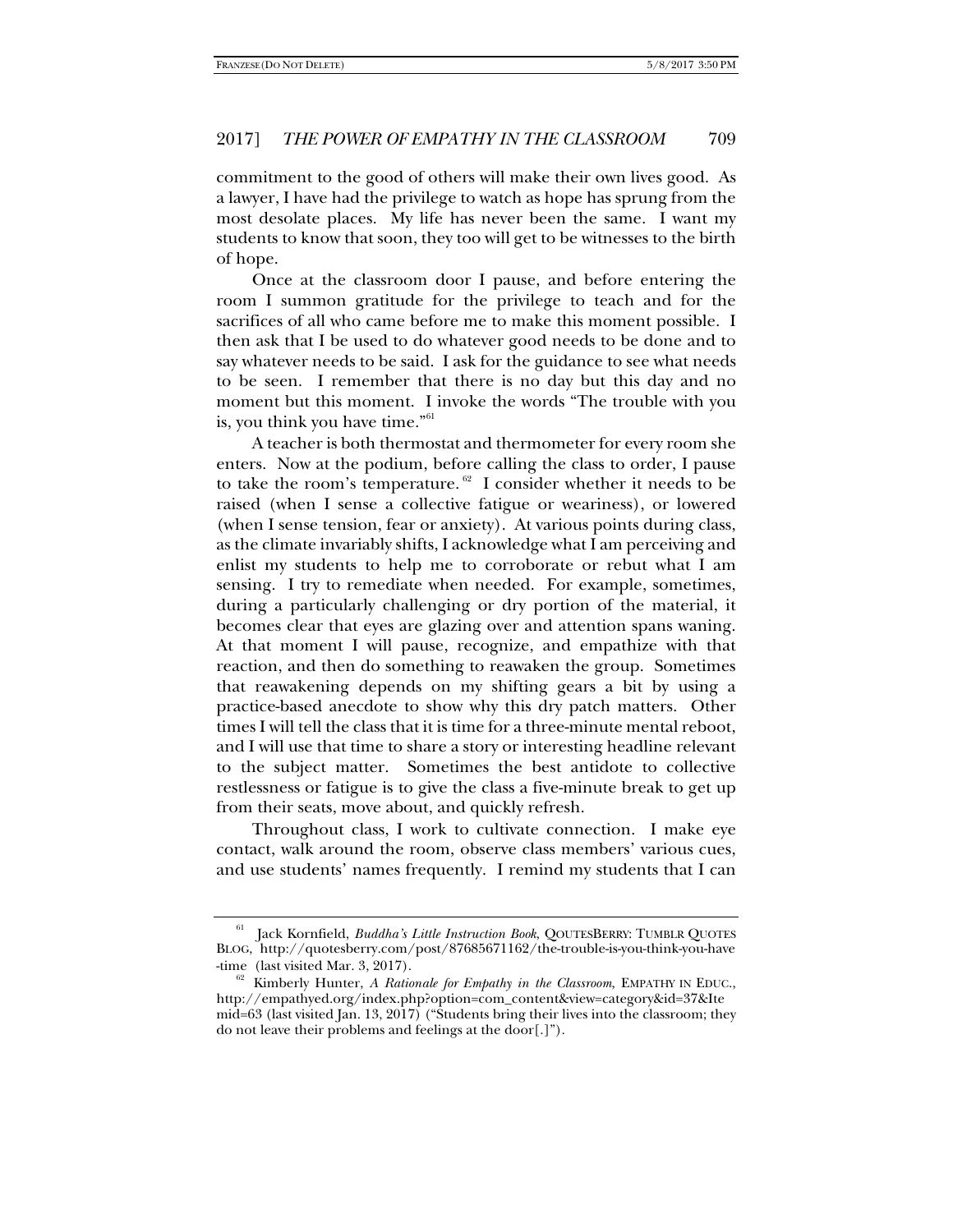see them—all of them—and I endeavor often to scan the room. Students (and particularly those in the back rows) sometimes have the false impression that they are invisible. That impression is compounded by the presence of a laptop screen that too easily can block the teacher's view.<sup>63</sup> When I did permit students to use laptops in the classroom, I would try to mitigate that blocking effect by even more assiduously moving about the room and by asking at several points throughout each class that students put down their screens to simply listen, engage in a simulation, or tell me the essential takeaways from the last twenty minutes of discussion.

I no longer permit the use of laptops in class, primarily because cultivating connection through face-to-face contact is such an important gateway to empathic teaching and learning.<sup>64</sup> Laptops can distract their users (as well as those seated nearby) and obstruct the pathways that empathic acuities depend on. $65$  What is more, in studies conducted at several universities, students without laptops did better on exams.<sup>66</sup> Other studies reveal that students who handwrite rather than type their notes into a laptop fare better academically, presumably as a result of the active filtering, ordering, and processing essential to effective long-hand note-taking.<sup>67</sup>

https://www.insidehighered.com/news/2016/05/13/allowing-devices-classroomhurts-academic-performance-study-finds (reporting on study finding that students perform better academically when laptops and tablets are banned from classroom); Paul Thagard, *Banning Laptops in Classrooms*, PSYCHOL. TODAY (July 9, 2010), https://www.psychologytoday.com/blog/hot-thought/201007/banning-laptops-inclassrooms (reporting on similar findings in studies at Cornell University and Stanford University, and noting that learning in a classroom "should be a social process in which the student interacts with the instructor and other students").<br>  $\frac{66}{2}$  See generally Thagard, supra note 65.

<sup>67</sup> See James Doubek, *Attention Students: Put Your Laptops Away*, NPR (Apr. 17, 2016).<br>2016). http://www.npr.org/2016/04/17/474525399/attention-students-put-yourhttp://www.npr.org/2016/04/17/474525392/attention-students-put-yourlaptops-away (reporting on findings of studies at Princeton University and at University of California, Los Angeles, that generative note-taking (long-hand writing) allows

<sup>63</sup> See infra notes 64–67 and accompanying text.

*See* Dan Rockmore, *The Case for Banning Laptops in the Classroom*, THE NEW YORKER (June 6, 2014), http://www.newyorker.com/tech/elements/the-case-forbanning-laptops-in-the-classroom (stating how typing during class turns students into "transcription zombies" and impedes integrative learning); Faria Sana, Tina Weston & Nicholas J. Cepeda, *Laptop Multitasking Hinders Classroom Learning for Both Users and Nearby Peers*, 62 COMPUTS. & EDUC. 24 (2013) (finding detrimental effects of laptop multitasking in class); Stuart Green, *I'm Banning Laptops From My Classroom*, WALL ST. J., July 10, 2016 (law professor recounting how, while observing colleagues' classes, he saw from his seat in back row students using their laptops to email, text, post on social media, shop online, stream sporting events, etc.); Carrie B. Fried, *In-Class Laptop Use and its Effects on Student Learning*, 50 COMPUTERS & EDUC. 906 (2008) (discussing the classroom environment and levels of student engagement hindered by laptop use). 65 Carl Straumsheim, *Leave It in the Bag*, INSIDE HIGHER ED. (May 13, 2016),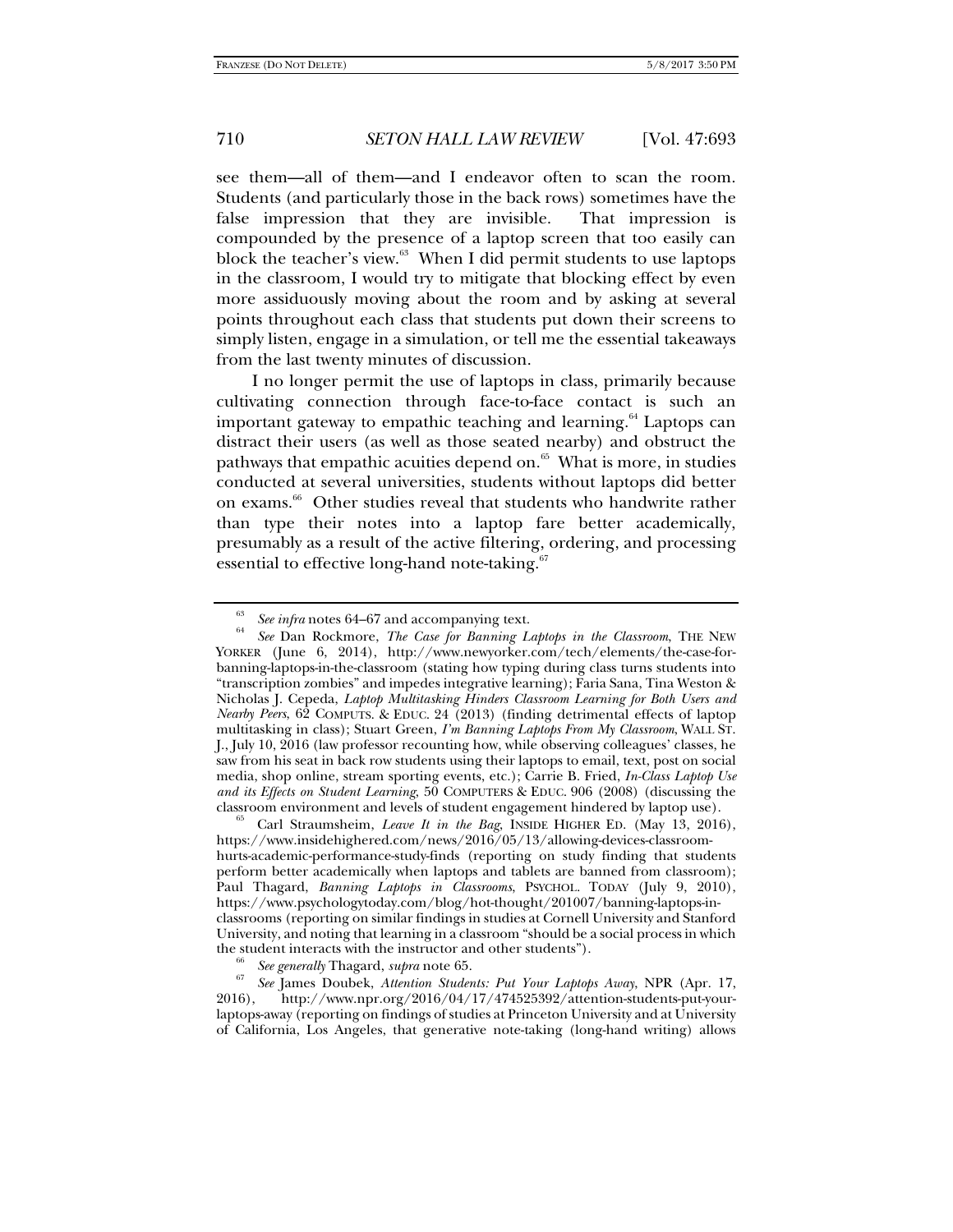2. Putting myself in my students' shoes (empathy's cornerstone), with the eyes of a beginner, what would it take for me to understand this material and, from that platform, how can I prepare for class and then present the subject matter to access multiple pathways to learning?

Students learn in different ways,  $68$  and learning is enhanced by the teacher's use of mixed modalities.<sup>69</sup> Those who are more visual in their learning aptitudes prefer the written word as well as pictures, diagrams, handouts, charts, and films.<sup>70</sup> Visual learners are able to readily follow written instructions and appreciate the teacher's use of checklists to review and to summarize.<sup>71</sup> They are particularly wellsuited to empathic learning and readily engage by watching another perform the given task or simply by following along as the teacher writes on the board.<sup>72</sup> A student who is a visual learner will use language such as, *"I don't see the point,"* or, *"I see that*,*"* or *"I haven't taken a look at that yet."*73 The use of contextual cues, role-play, multidisciplinary referents, and games appeal to visual learners.<sup>74</sup>

Auditory learners prefer the spoken word, and process information best when presented with opportunities to listen and to

by%20Coffield%20e.a..pdf.<br><sup>70</sup> Richard E. Mayer & Laura J. Massa, *Three Facets of Visual and Verbal Learners:*<br>*Cognitive Ability, Cognitive Style, and Learning Preference*, 95 J. EDUC. PSYCHOL. 833 (2003).

Richard M. Felder & Barbara A. Soloman, *Summary of the Different Learning Styles*, https://www.washcoll.edu/live/files/5352-student-learning-style-handoutpdf (last

students to effectively summarize and concept map while non-generative note-taking (typing into a laptop) merely involves verbatim copying); Cindi May, *A Learning Secret: Don't Take Notes with a Laptop*, SCI. AM. (June 3, 2014), https://www.scientificamerican .com/article/a-learning-secret-don-t-take-notes-with-a-laptop/ ("[S]tudents who used longhand remembered more and had a deeper understanding of the material.").

*See Tips for Educators on Accommodating Different Learning Styles*, U. MASS. DARTMOUTH, http://www.umassd.edu/dss/resources/facultystaff/howtoteachand accommodate/howtoaccommodatedifferentlearningstyles/ (last visited Jan. 8, 2017) [hereinafter *Tips for Educators*]; PERSPECTIVES ON THINKING, LEARNING AND COGNITIVE

Frank Coffield, David Moselley, Elaine Hall & Kathryn Ecclestone, *Learning Styles and Pedagogy in Post-16 Learning: A Systematic and Critical Review*, LEARNING SKILLS & RES. CTR. (2004), http://sxills.nl/lerenlerennu/bronnen/Learning%20styles%20

Pauline Kneale, John Bradbeer & Mick Healey, *Learning Styles, Disciplines and Enhancing Learning in Higher Education*, *in* LEARNING STYLES AND LEARNING: A KEY TO MEETING THE ACCOUNTABILITY DEMANDS IN EDUCATION (Ronald R. Sims & Serbrenia J. Sims eds., 2006).<br><sup>73</sup> *Tips for Educators, supra* note 68.

*Id.*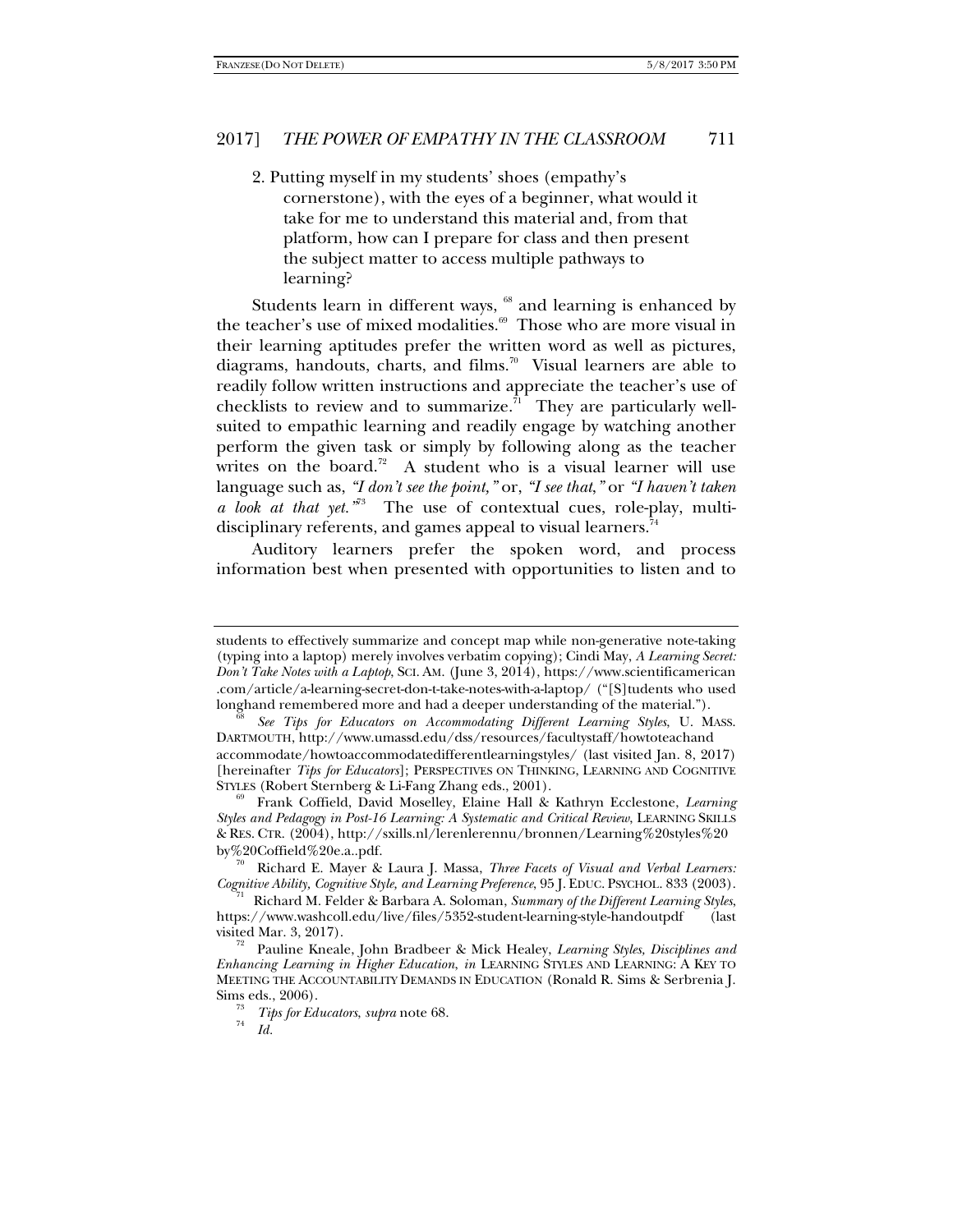speak. $75$  They anchor material by orally summarizing whatever has just been taught, asking questions out loud, discussing given hypotheticals or topics in small groups, and listening to audiotapes to review.<sup>76</sup> Auditory learners will use expressions such as, *"I hear you"* (to communicate comprehension of a given point), *"Don't tell me that"* (to communicate surprise at a given circumstance or outcome) or, *"Let's talk it through"* (to engage and process). Auditory learners remember slogans, rhymes, and songs, all of which can be used to great effect in class.77 Exercises such as *"you be the teacher*" and *"tell me what you just heard*" are particularly resonant for auditory learners.<sup>78</sup>

Kinesthetic or tactile learners process information best when given opportunities to "get a feel for it," whether by doing, simulating, engaging in role-play, or participating in practical hands-on experiences. Kinesthetic learners appreciate opportunities to move around the classroom (whether through re-enactments of cases, by changing seats during class to engage in small group exchange, or moving about to complete an exercise).<sup>79</sup> They process material best when given the chance to experience it (through clinical education and, in doctrinal courses for example, doing a sample title search or drafting a contract). $80$  Kinesthetic learners tend to skip the instructions before delving into the task (an inclination that should be tempered) and use phrases such as, *"I feel that"* (to indicate comprehension), *"I have to try that out"* (when given a suggestion) or, *"Let me try it this way"*  (just before answering a question or explaining a point). $81$ 

The best way to know how our students learn best is to ask them. I divide my large classes into smaller groups and I meet with those groups outside of the regularly scheduled class times for what I call *Snack Chat.* During those meetings I begin by asking three questions: *What is your story? What are you passionate about? How do you learn most effectively?* The answers to the first and second inquiries help me to know my students' interests, motivations, and frames of reference. The answers to the third question help me to devise more inclusive pedagogical strategies.

At various points throughout the semester I enlist former students from a diverse array of backgrounds to return to the classes that I teach

 $\frac{75}{76}$  *Id.*  $\frac{76}{77}$  *Id.* 

*See generally* Franzese, *supra* note 4. 78 *Id.*<sup>79</sup>

<sup>&</sup>lt;sup>79</sup> *See Tips for Educators, supra* note 68.<br><sup>80</sup> *Id.* 81

*Id*.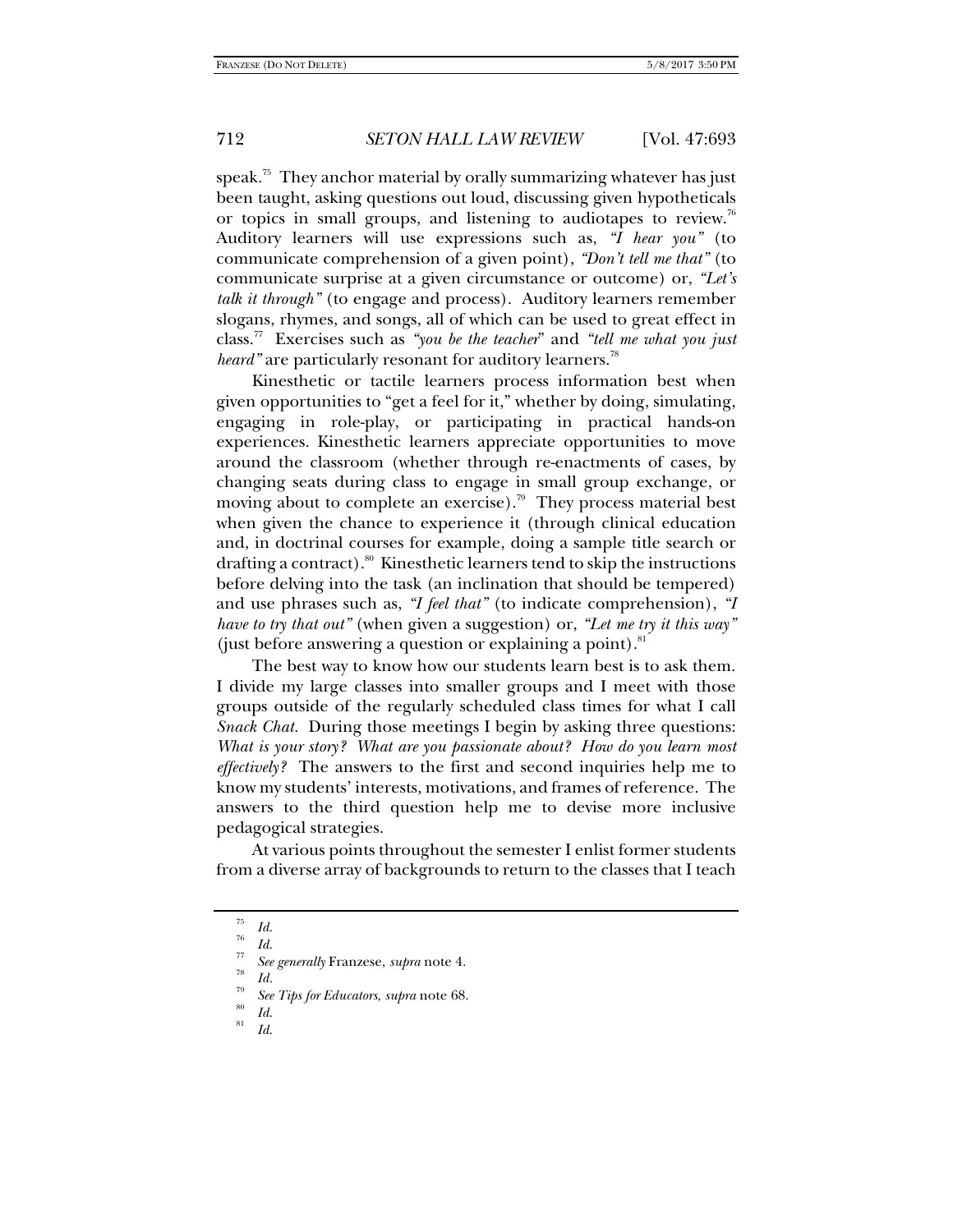to serve as pedagogical consultants. In that role, they observe and then provide me with feedback. From their vantage points, they share their reactions to the presentation and their perceptions of the range and dynamics of class participation. That added perspective has been helpful in alerting me to any blind spots in my approach, potential gaps in student understanding, and areas worthy of follow-up.

3. By the end of class/the week/the semester, what do I want my students to have learned, what have they actually learned, and how can I facilitate and help them to effectively process and retain that learning?

We do our students a great kindness when we enhance their opportunities throughout the semester to master the essential learning incrementally, and not just for the exam but for the long-term. Building regular assessments into the in-class experience and explaining why is an empathic response to student stress, uncertainty, and the desire to do well. It promotes mastery of the material and reminds our students that they are learning not just for an exam, but for the practice. Moreover, it helps us to know what our students are actually learning, an essential predicate to the task of correction for both teacher and student.

When a grade is the product of a student's short-term, concentrated effort, most of what is learned is quickly forgotten.<sup>82</sup> Information is seldom retained by studying only once in "finals mode."83 When a student crams for an exam, the brain does not receive the signal that the material is significant enough to warrant that it be stored for the long-term.<sup>84</sup> That message is communicated instead by the use, for example, of frequent low-stakes or no-stakes quizzing<sup>85</sup>

<sup>82</sup> <sup>82</sup> See BENEDICT CAREY, HOW WE LEARN: THE SURPRISING TRUTH ABOUT WHEN, WHERE AND WHY IT HAPPENS (2014).

<sup>&</sup>lt;sup>83</sup> *Id.; see also* DAVID A. SOUSA, HOW THE BRAIN LEARNS (4th ed. 2011).<br><sup>84</sup> *See* R. Douglas Fields, *Making Memories Stick*, 292 SCI. AM. 74 (2005), http://www.nature.com/scientificamerican/journal/v292/n2/full/scientificamerica n0205-74.html. *See generally* William R. Klemm, *To Cram or Not to Cram? That Is the Question*, PSYCHOL. TODAY (Jan. 14, 2012), https://www.psychologytoday.com/blog/ memory-medic/201201/cram-or-not-cram-is-the-question ("[R]esearch has made it abundantly clear that spacing the learning over many shorter sessions is much more effective than trying to do it all in one big session."). 85 *See* Henry L. Roediger III, *How Tests Make Us Smarter*, N.Y. TIMES (July 18, 2014),

https://www.nytimes.com/2014/07/20/opinion/sunday/how-tests-make-ussmarter.html ("Students in classes with a regimen of regular low- or no-stakes quizzing carry their learning forward through the term, like compounded interest, and they come to embrace the regimen, even if they are skeptical at first.").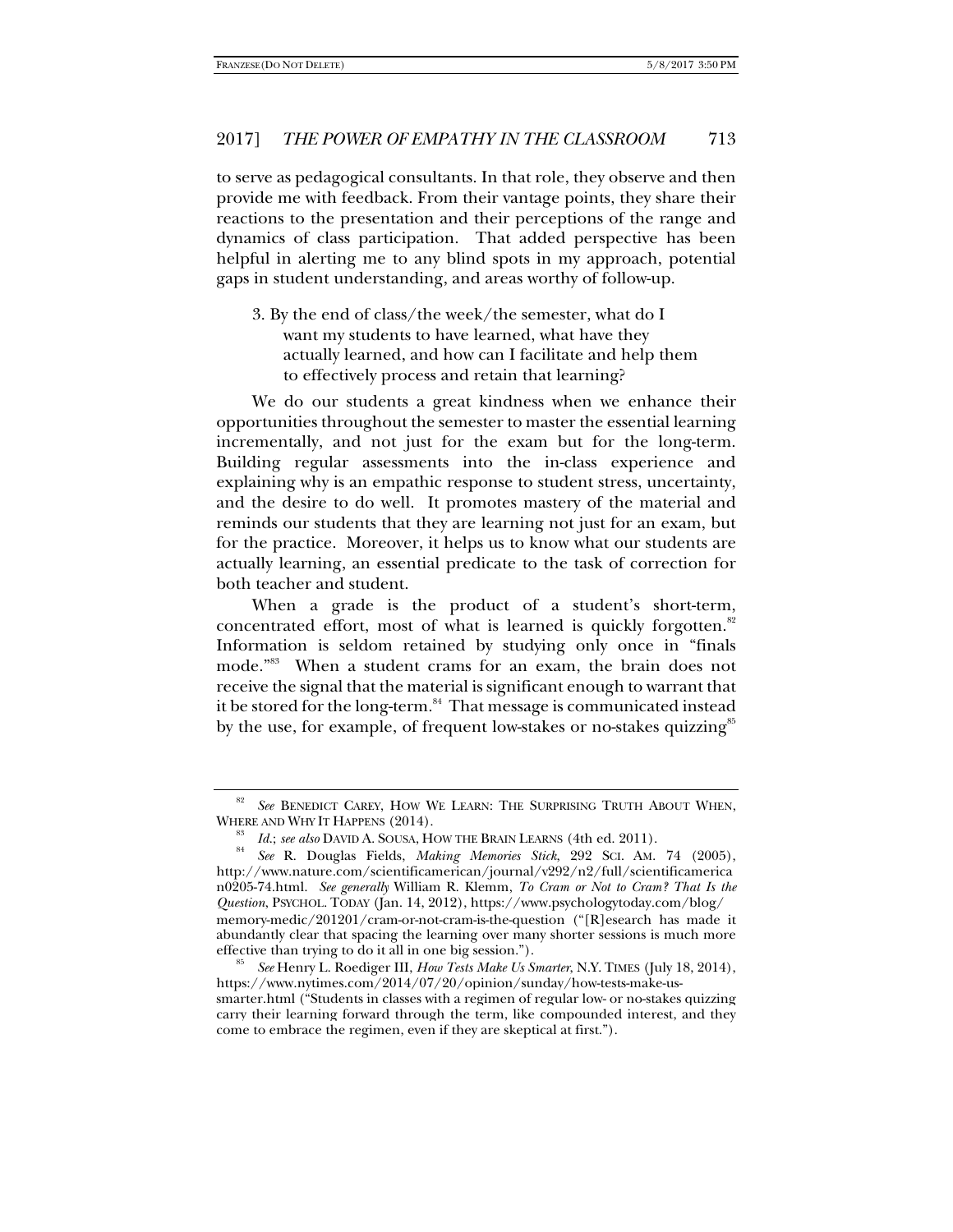and the practice of distributed learning or "spacing."<sup>86</sup>

Frequent quizzes, even five or ten minutes in duration, where students are asked to apply what was learned during the previous classes, help to signal to the brain that the material matters and needs to be remembered. $87$  Significantly, that signaling occurs even when there are no stakes attached to the quizzes.<sup>88</sup> Moreover, regular or intermittent testing serves as an effective diagnostic tool, helping students to ascertain what they have mastered and what they have yet to master, and helping the teacher to know and then correct errors in students' learning and perceptions of the material.

Distributed learning, also referred to as "spacing," is at work when the teacher presents opportunities throughout the semester for learning assessment and review.<sup>89</sup> Spacing allows the learning to stick.<sup>90</sup> It facilitates retention and builds mental fitness in the same way that exercising for ten minutes every day is more effective than exercising for seventy minutes only once a week.<sup>91</sup>

In addition to incorporating no-stakes quizzes, I practice distributed learning by employing various review techniques to facilitate student learning and also to gauge whether the class is ontrack. Those methods include what I refer to as *"row calls," "the weekly* 

<sup>86</sup> <sup>86</sup> *See generally* Klemm, *supra* note 84.

*See* Roediger III, *supra* note 85 ("The fact of improved retention after a quiz – called the testing effect or the retrieval practice effect – makes the learning stronger and embeds it more securely in memory.").

<sup>&</sup>lt;sup>88</sup> *Id.* ("[T]ests serve students best when they're integrated into the regular business of learning and the stakes are not make-or-break ....").

<sup>&</sup>lt;sup>89</sup> See, e.g., John J. Shaughnessy, *Long-Term Retention and the Spacing Effect in Free-Recall and Frequency Judgments, 90 AM. J. PSYCHOL. 587 (1977).* 

*See, e.g., Austin Martin, Repetitive Spaced Out Learning: Making Learning Stick,* MINDFLASH (June 7, 2016), https://www.mindflash.com/blog/repetitive-spacedlearning-making-learning-stick/ ("Two keys to making the spaced out method work are to repeat the same information in different contexts and to provide immediate and corrective feedback, as needed."). Repetition allows the student to "experience and practice the content indifferent ways." *Id*. Additionally, feedback allows the student to "close[] the learning loop and let[] the learner know whether he or she is in the right track." *Id*. Repetition of the same the concept might mean either simple re-introduction of the same concept exactly as it was presented earlier or introducing it in a slightly different way. *See* Imogen Casebourne, *Spaced Learning: An Approach to Minimize the Forgetting Curve*, ASS'N TALENT DEV. (Jan. 27, 2015), https://www.td.org/ Publications/Blogs/Science-of-Learning-Blog/2015/01/Spaced-Learning-an-Approach-to-Minimize-the-Forgetting-Curve.

*Id.* For spacing as applied to physical exercise, see Gretchen Reynolds, *The Rise of the Minimalist Workout*, N.Y. TIMES (June 24, 2013, 12:44 PM), http://well.blogs.ny times.com/2013/06/24/the-rise-of-the-minimalist-workout/?\_r=0 (citing research showing that a "few minutes of any strenuous exercise is sufficient to improve various measures of health and fitness").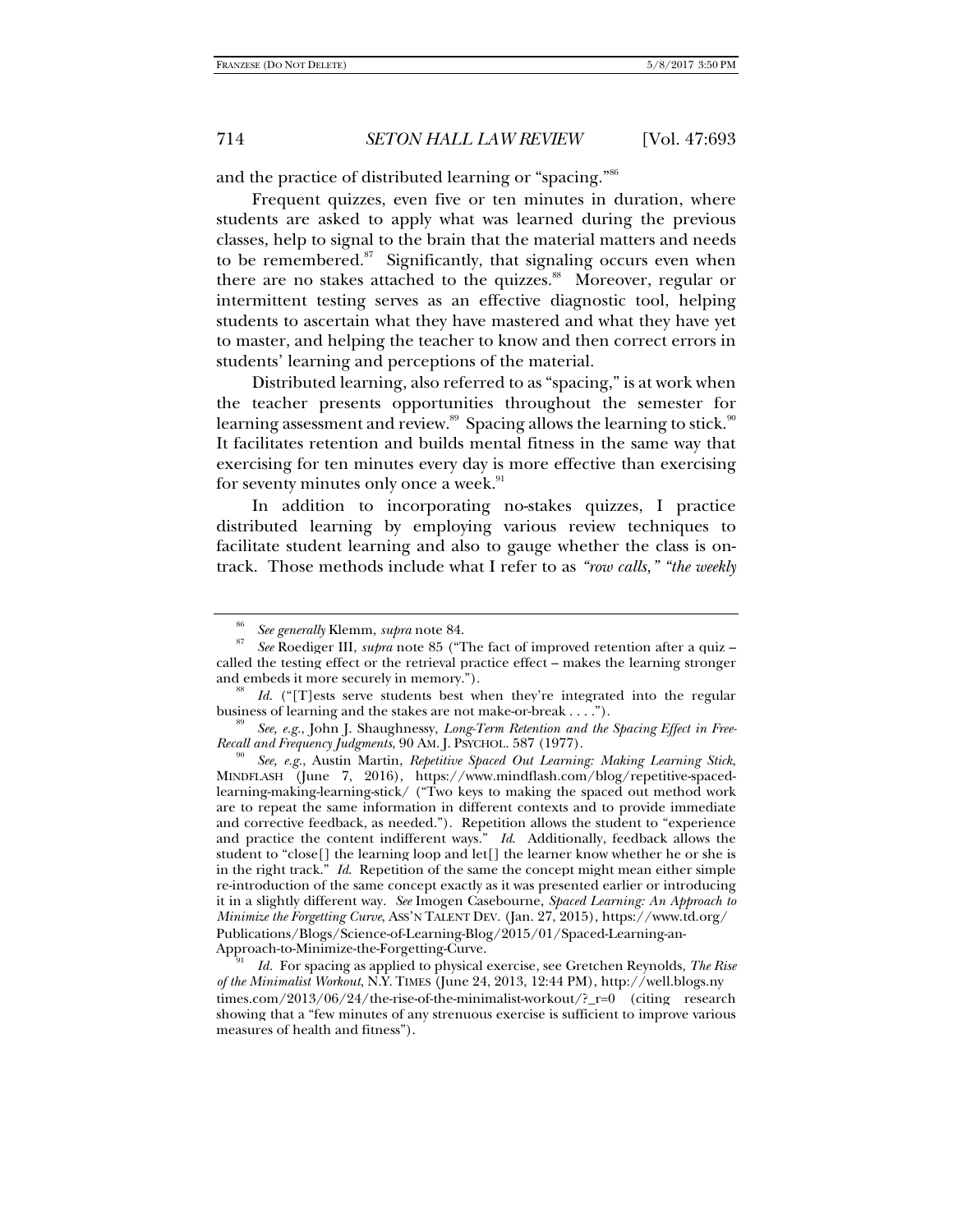*wrap-up," "tell me what you heard today"* (an auditory prompt), *"tell me what you saw today"* (a visual cue), and *"tell me what you figured out today"*  (kinesthetic). For "row call," I select a row in the classroom and then proceed down that row asking each student seated therein to answer a review question that pertains either to what we covered in a previous class or earlier in that same day's class. More regularly and just before each class concludes, I ask one student to summarize what was learned that day. I take quick notes on what that answer reveals and those become a springboard for the start of the next class.

Teaching with empathy helps the teacher to see and then to acknowledge the struggles that accompany the learning process. It assists with the task of providing meaningful responses to various student stressors. The specter of final exams is one of those major stressors. When grades are posted, another set of stressors emerges. Too often, students tend to perceive their grades as the final word on their abilities and opportunities. It is important that we address and correct that perception, first because it is not true, and second because it ignores the opportunities that our students will have to be selfcorrective as well as to attain distinction in any number of the many contexts that their academic careers will provide.

Putting ourselves in our students' place, but wiser by virtue of time and experience, we can address the classroom climate of deflated morale that often accompanies exam time and the posting of grades. I begin that task by offering my classes some perspective, reminding them that the race is long, and that to finish the race is to win the race. I encourage them to remain appreciative and grateful for the strides that they are making and to know that every step, however small, puts them that much closer to realizing their dreams. Their success and significance will be assured as much by their attitudes as by their aptitudes. Over time, the smartest is the one who works the hardest. I jot down on the board, in big letters, YOU ARE NOT YOUR GRADES.

I encourage my students to keep their heads held high, to be kind to themselves and others, and to hold tight to their dignity and integrity. I remind them of the sacrifices and hardships suffered by those who came before them so that they might have this opportunity to learn. I paraphrase James Baldwin's words, *"Your crown has been*  bought and paid for. All you must do is place it on your head.<sup>392</sup>

I ask my students to treat their grades as information. They are a

<sup>92</sup> *See* Robert Ferro, *Wearing James Baldwin's Crown*, N.Y. TIMES (Jan. 10, 1988), http://www.nytimes.com/1988/01/10/books/l-wearing-james-baldwin-s-crown-156188.html ("In Toni Morrison's tribute to James Baldwin (Dec. 20) she quotes him: 'Our crown has already been bought and paid for. All we have to do is wear it.'").